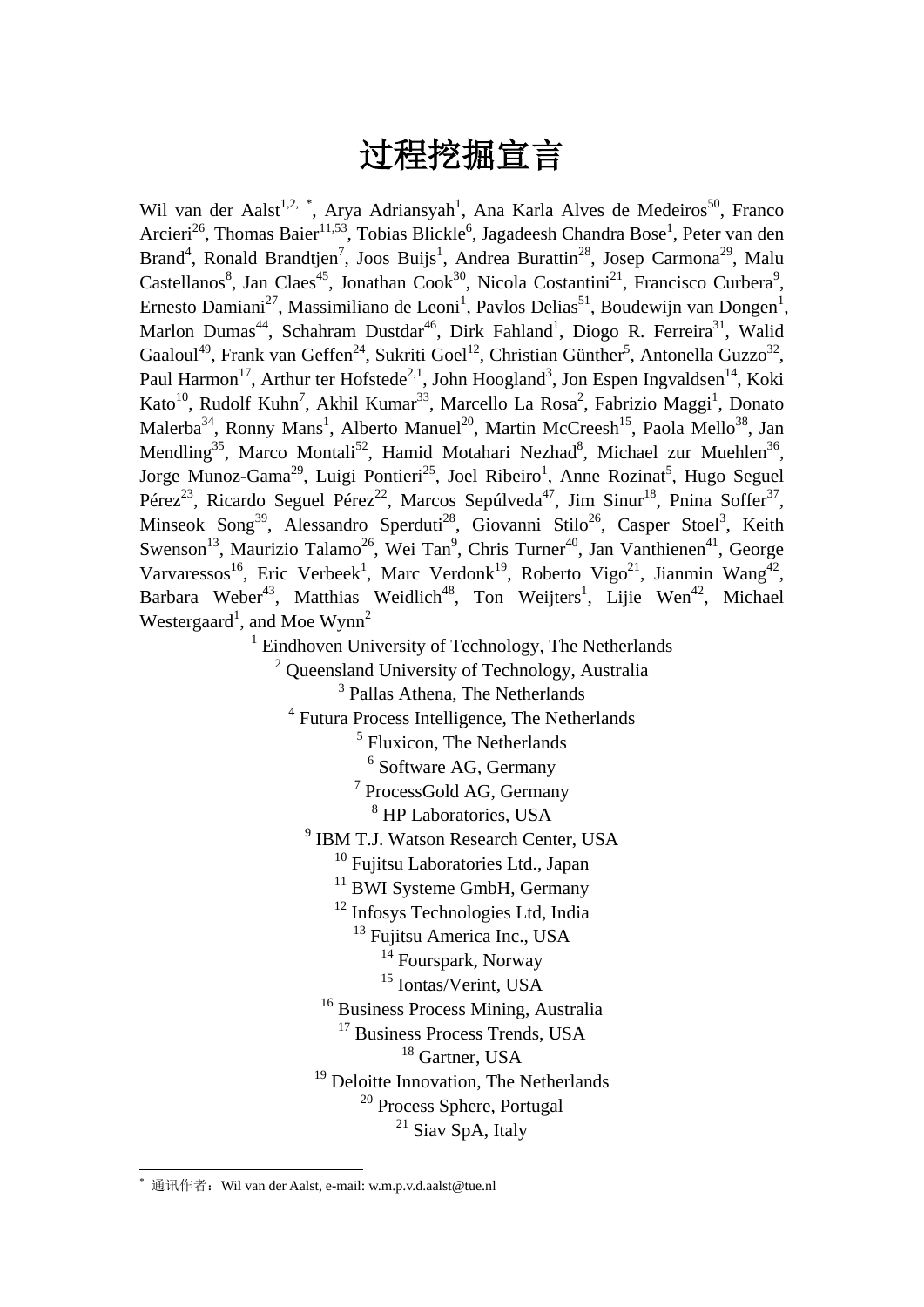<sup>22</sup> BPM Chile, Chile <sup>23</sup> Excellentia BPM, Chile <sup>24</sup> Rabobank, The Netherlands <sup>25</sup> ICAR-CNR, Italy <sup>26</sup> University of Rome "Tor Vergata", Italy <sup>27</sup> Università degli Studi di Milano, Italy <sup>28</sup> University of Padua, Italy <sup>29</sup> Universitat Politècnica de Catalunya, Spain <sup>30</sup> New Mexico State University, USA <sup>31</sup> IST - Technical University of Lisbon, Portugal <sup>32</sup> University of Calabria, Italy <sup>33</sup> Penn State University, USA <sup>34</sup> University of Bari, Italy <sup>35</sup> Vienna University of Economics and Business, Austria <sup>36</sup> Stevens Institute of Technology, USA <sup>37</sup> University of Haifa, Israel <sup>38</sup> University of Bologna, Italy <sup>39</sup> Ulsan National Institute of Science and Technology, Korea <sup>40</sup> Cranfield University, UK <sup>41</sup> K.U. Leuven, Belgium <sup>42</sup> Tsinghua University, China <sup>43</sup> University of Innsbruck, Austria <sup>44</sup> University of Tartu, Estonia <sup>45</sup> Ghent University, Belgium <sup>46</sup> Technical University of Vienna, Austria <sup>47</sup> Pontificia Universidad Católica de Chile, Chile <sup>48</sup> Hasso Plattner Institute, Germany <sup>49</sup> Telecom SudParis, France <sup>50</sup> Capgemini Consulting, The Netherlands <sup>51</sup> Kavala Institute of Technology, Greece <sup>52</sup> Free University of Bozen-Bolzano, Italy <sup>53</sup> Humboldt-Universität zu Berlin

# 摘要

过程挖掘技术能够从现代信息系统普遍产生的事件日志中抽取信息,该技术 为各种应用领域中的过程发现、监测和改进提供了新的手段。过程挖掘日益受到 关注有两个方面的原因:一方面,越来越多的事件得以记录,从而可以提供关于 过程历史的详细信息;另一方面,在竞争和飞速变化的环境中改善和更好的支持 业务过程这一需求日益突显。此宣言由 IEEE 过程挖掘工作组制定,其目的是推 广过程挖掘技术。此外,通过定义一系列的指导原则并指明其重要的挑战,该宣 言希望成为软件开发者、科学家、咨询顾问、业务经理和最终用户的指南。其最 终目标是提高过程挖掘作为一种新工具来改进业务过程的(重)设计、控制和支 持的成熟度。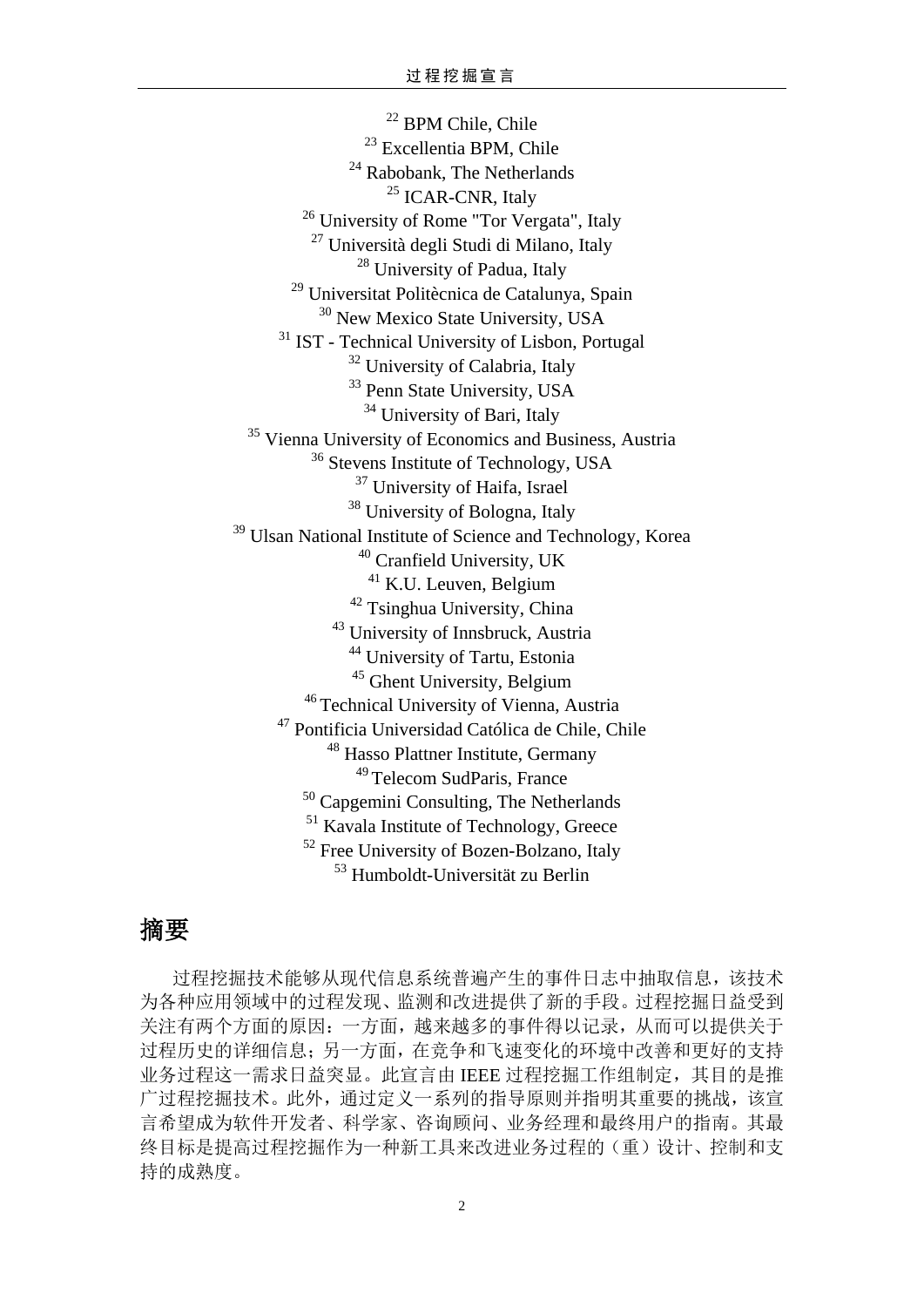## 1. IEEE 过程挖掘工作组

宣言是由一群人发表的"准则和内涵的公开声明"。本宣言是由 IEEE 过程挖 掘工作组的成员和支持者撰写的,该工作组的目的是推动过程挖掘的研究、发展、 教育、实现、演变和理解。

过程挖掘是一个年轻的跨领域的交叉学科,即跨计算智能与数据挖掘领域和 过程建模与分析领域。过程挖掘的想法是通过从现代(信息)系统普遍可见的事 件日志中提取知识,来发现、监测和改进实际过程(而非假想过程),见图 1。 过程挖掘包括过程(自动)发现(即从一个事件日志中提取过程模型)、符合性 检查(即通过对比模型和日志来监测偏差的发生)、社交网络/组织挖掘、仿真模 型的自动生成、模型扩展、模型修复、案例预测,以及基于历史的推荐等。

过程挖掘在数据挖掘和业务过程建模与分析之间搭建了重要的桥梁。商务智 能领域引进了很多流行词来说明比较简单的报告和仪表盘工具。业务活动监测 (Business Activity Monitoring, 即 BAM)指的是用来实时监测业务过程的技术。 复杂事件处理(Complex Event Processing, 即 CEP)指的是处理大量事件, 并将其 应用到业务监测、引导和优化中去的技术。公司业绩管理(Corporate Performance Management, 即 CPM) 是测量过程或者组织表现的又一个流行词。同样相关的 管理方法还有持续过程改进(Continuous Process Improvement,即 CPI)、业务过程 改进(Business Process Improvement, 即 BPI)、全面质量管理(Total Quality Management, 即 TQM)和 6-Sigma。这些方法有一个共同点, 即过程被"放在显 微镜下"来观测是否存在进一步改进的可能性。过程挖掘是 CPM、BPI、TQM、 6-Sigma 等的使能技术。

尽管商务智能工具和管理方法, 如 6-Sigma 和 TQM, 目的在于改进运作性 能,如减少流转时间和缺陷,同时组织也更注重企业的治理、风险和合规性。比 如, 萨班斯奥克斯利法案(Sarbanes-Oxley Act, 即 SOX) 和巴赛尔资本 (Basel II Accord)协定阐明了合规性问题的焦点。过程挖掘技术为更严格的合规性检查, 以及查明关于组织核心过程相关信息的有效性和可靠性提供了手段。

在过去的十年里,事件数据越来越容易获得,过程挖掘技术正在趋于成熟。 此外,刚刚提到的和过程改进(如 6-Sigma、TOM、CPI 和 CPM)及合规性 (SOX, BAM 等)相关的管理需求也可从过程挖掘技术中受益。幸运的是,过程挖掘算 法已经在各类学术和商业系统中得以实现。当前有一群很活跃的研究者致力于过 程挖掘工作,过程挖掘也成为了业务过程管理(BPM)研究中的热门课题之一。 此外,工业界对过程挖掘也表现出浓厚的兴趣。越来越多的软件制造商将过程挖 掘功能添加到他们的软件产品中。带有过程挖掘能力的软件产品包括:ARIS PPM

(Software AG)、Comprehend(Open Connect)、Discovery Analyst (StereoLOGIC)、 Flow (Fourspark)、Futura Reflect (Futura Process Intelligence)、Interstage Automated Process Discovery (Fujitsu)、OKT Process Mining suite (Exeura)、Process Discovery Focus (Iontas/Verint)、 ProcessAnalyzer (QPR)、ProM (TU/e)、Rbminer/Dbminer (UPC)和 Reflect|one (Pallas Athena)。日益增长的对事件日志进行过程分析的兴 趣,导致了过程挖掘工作组的设立。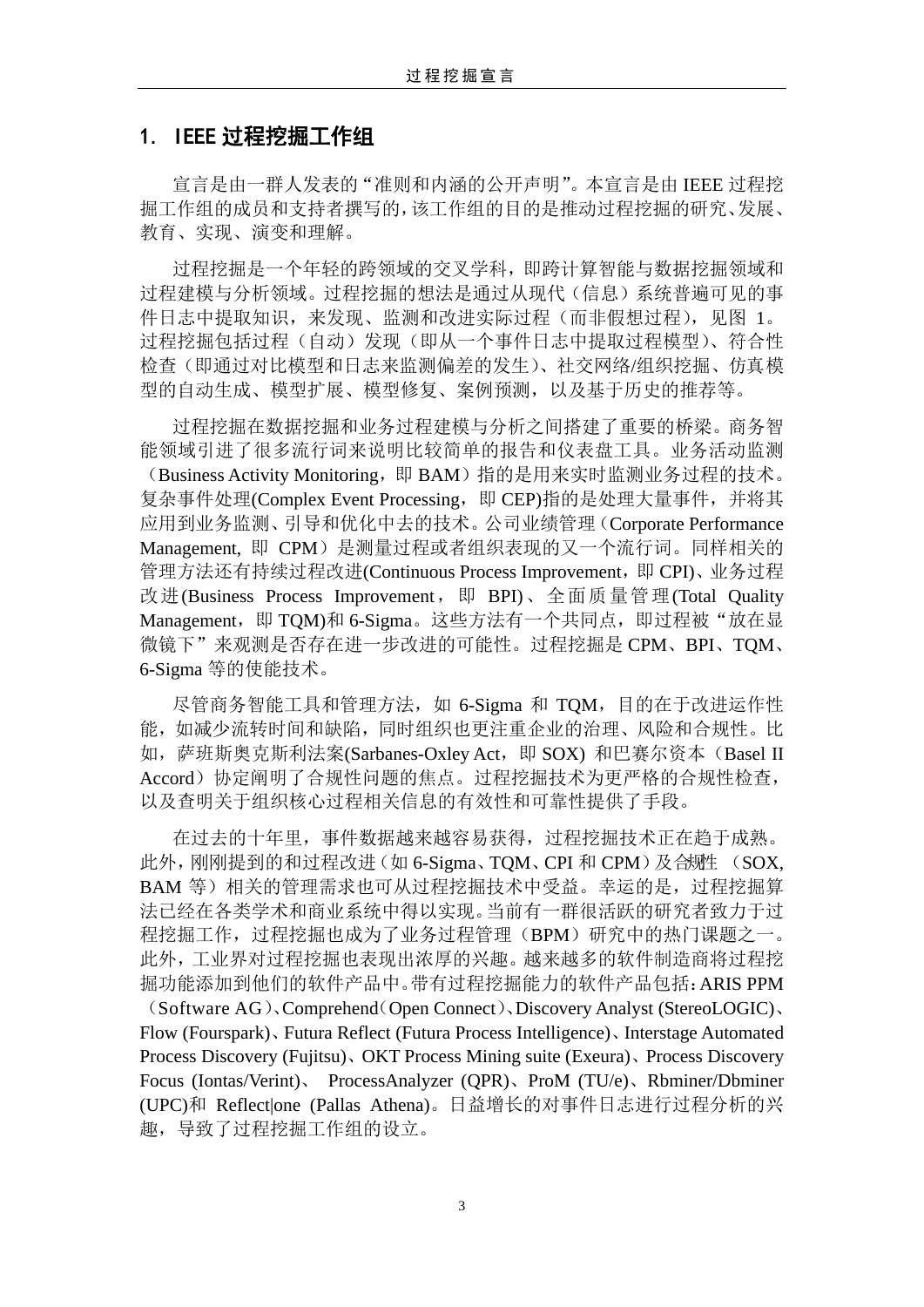

图 **1** 过程挖掘技术从事件日志中抽取信息,从而发现、监测和改进过程

过程挖掘工作组于 2009 年由 IEEE 计算智能协会(Computational Intelligence Society)下的数据挖掘技术委员会(Data Mining Technical Committee)设立。 当前工作组拥有的成员代表了软件制造商(如 Pallas Athena、 Software AG、 Futura Process Intelligence、HP、IBM、Infosys、Fluxicon、 Businesscape、 Iontas/Verint、Fujitsu、Fujitsu Laboratories、Business Process Mining、Stereologic)、 咨询公司/最终用户(如 ProcessGold、Business Process Trends、Gartner、Deloitte、 Process Sphere、Siav SpA、BPM Chili、BWI Systeme GmbH、Excellentia BPM、 Rabobank)和研究机构(如 TU/e、University of Padua、Universitat Politècnica de Catalunya、New Mexico State University、IST - Technical University of Lisbon、 University of Calabria 、 Penn State Uni-versity 、 University of Bari 、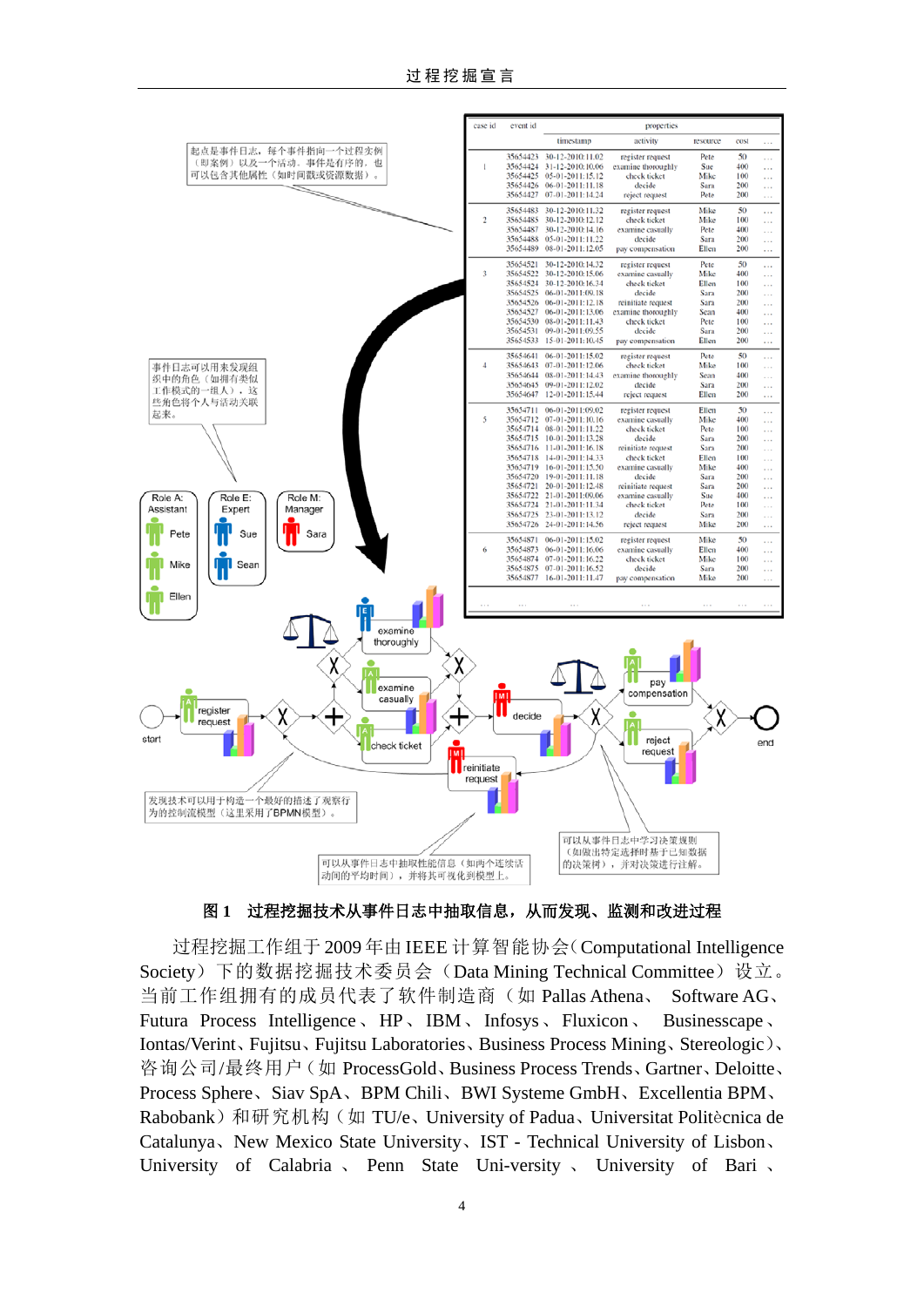Humboldt-Universität zu Berlin、Queensland University of Technology、Vienna University of Economics and Business、Stevens Institute of Technology、University of Haifa、University of Bologna、Ulsan National Institute of Science and Technology、 Cranfield University、K.U. Leuven、 Tsinghua University、University of Innsbruck、 University of Tartu)。

过程挖掘工作组的具体目标包括:

- 使用户、开发者、咨询顾问、业务经理和研究人员洞悉过程挖掘的发展现 状;
- 促进过程挖掘技术和工具的使用,激发新的应用软件;
- 致力于事件日志记录的标准化;
- 组织辅导、专题会议、专题讨论会、专家小组;
- 发表文章、出版书籍、发布专刊和视频。

过程挖掘工作组自 2009 年成立以来,陆续开展了与上述目标相关的各类活 动。组织了多个研讨会和专题讨论,如业务过程智能研讨会(BPI'09, BPI'10 和 BPI'11)和在IEEE会议(如CIDM'11)上的专题讨论。相关知识通过各种途径得 以传播, 包括专题(如WCCI'10 和PMPM'09)、暑期学校(如ESSCaSS'09, ACPN'10, CICH'10 等)、视频([www.processmining.org](http://www.processmining.org/)) 和一些出版物, 包括 Springer最近出版的第一本关于过程挖掘的书籍。工作组也(参与)组织了第一 届业务过程智能挑战赛(BPIC'11):在比赛中参与者需要在庞大并且复杂的事件 日志中提取有用信息。 2010 年, 本工作组提出了XES日志格式 [\(www.xes-standard.org\)](http://www.xes-standard.org/)。XES是一个标准化可扩展的日志格式,已被OpenXES library [\(www.openxes.org\)](http://www.openxes.org/)及ProM、XESame、Nitro等工具支持。

如果您想了解关于 IEEE 过程挖掘工作组的更多活动信息, 请访 问:<http://www.win.tue.nl/ieeetfpm/>。

## 2. 过程挖掘的发展现状

依赖于计算机的信息系统及其他系统的扩展能力很好地遵循了摩尔定律 (Moore's law)。Gorden Moore, Intel 的创始人之一, 于 1965 年预测集成电路上 可容纳的晶体管数目约每年增加一倍。过去的 50 年中,尽管增长速度逐渐变慢, 但仍是呈指数增长。这个速度导致了数字空间(如电子化数据的存储或交换)惊 人地增长,使得数字空间和物理空间变得更加一致。

数字空间增长和组织中的过程协调一致,使事件的记录和分析变得随处可 见。事件涉及的范围很广,包括从 ATM 机中取款、医生校准 X 射线机、公民申 请驾照、纳税申报的提交、游客获取电子客票号码的收据。其挑战在于以一种有 意义的方式利用事件数据,例如提供洞察细节、识别瓶颈、预测问题、记录违规、 推荐对策和简化处理,过程挖掘的目的就是要解决上述难题。

过程挖掘的起点是事件日志。所有的过程挖掘技术均假设能够连续地记录事 件,从而每个事件代表一个活动(即在过程中一个良好定义的步骤),也使得每 个事件和一个特定的案例 (即一个过程实例)相关。事件日志可能存储了关于事 件的额外信息。事实上,在很多情况下,过程挖掘技术都使用了额外信息,如资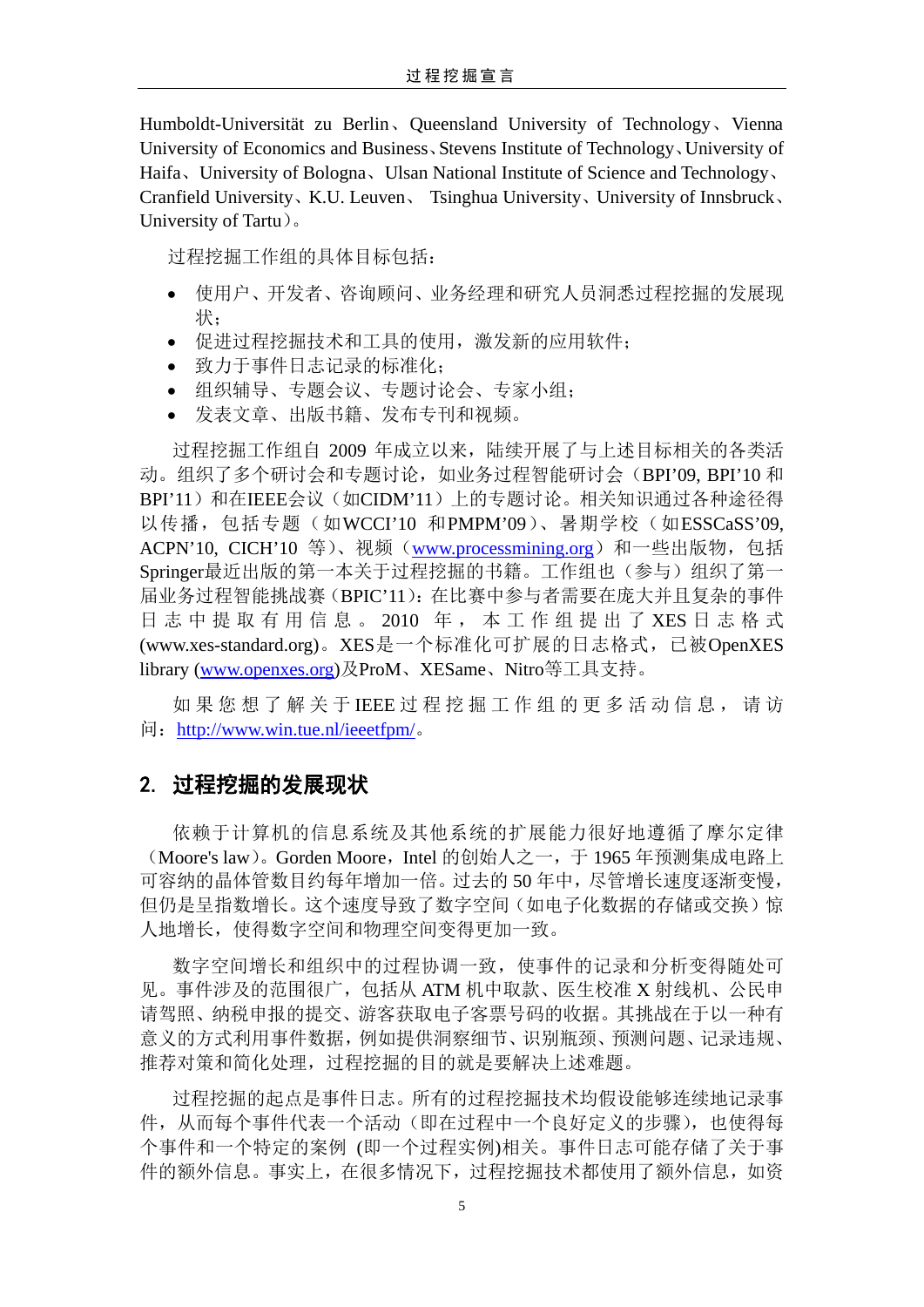源(即人或设备)的执行或初始化活动、事件的时间戳、或者在事件中记录的数 据元素(如订单规模)。



#### 图 **2** 三种类型的过程挖掘场景:发现、符合性检查和增强

如图 2 所示,事件日志可以被用于三种类型的过程挖掘场景。第一类过程挖 掘场景是"发现",即根据一个事件日志生成一个模型,并不使用任何先验信息。 过程发现是最典型的过程挖掘技术。许多组织已惊奇地发现,基于事件日志中的 执行样例就可以发现实际的业务过程。第二类过程挖掘场景是"符合性检查", 将一个已知的过程模型与这个模型的事件日志进行对比。符合性检查可以用来检 查日志中记载的实际情况是否符合这个模型,反之亦然。第三种类型的过程挖掘 场景是"增强",指的是使用一些事件日志中记录的实际过程来扩展或者改进现 存的过程模型。与符合性检查不同,第三种过程挖掘场景的目的在于改进或扩展 已有模型。例如,使用事件日志中的时间戳,我们可以扩展模型以显示瓶颈、服 务水平、生产周期和频率。

图 3 描述了这三种过程挖掘场景的输入和输出。"发现"场景的输入是事件 日志,输出是过程模型。发现的结果模型通常是一个过程模型(如 Petri 网、BPMN、 EPC 或 UML 活动图), 不过, 该模型也可以表达其他视角(如社交网络)。"符 合性检查"场景的输入需要一个事件日志和相应的过程模型,输出是反映模型和 日志间差异与共性的诊断信息。"增强"(修复或者扩展)场景的输入也是一个过 程日志和相应的过程模型,输出是一个改进或者扩展后的过程模型。

过程挖掘可以覆盖多个不同的视角。控制流视角关注活动间的次序,其目的 在于找到反映所有可能路径的最佳特征,结果通常用 Petri 网或者其他过程描述 语言(如 EPC、BPMN 或 UML 活动图)进行表达。组织视角关注隐藏在日志中 的资源信息,例如,涉及的角色(如人、系统、角色或部门)以及他们如何关联, 其目标是发现角色和组织单元,或者展示社交网络。案例视角关注案例的性质。 很明显,一个案例可以由它在过程中的路径或者为其工作的参与者来刻画。不过 案例也可以通过相应数据元素的值来刻画,例如,如果一个案例代表一个进货订 单,那么就要关注供应商和订单的产品数量。时间视角注重事件的周期和频率,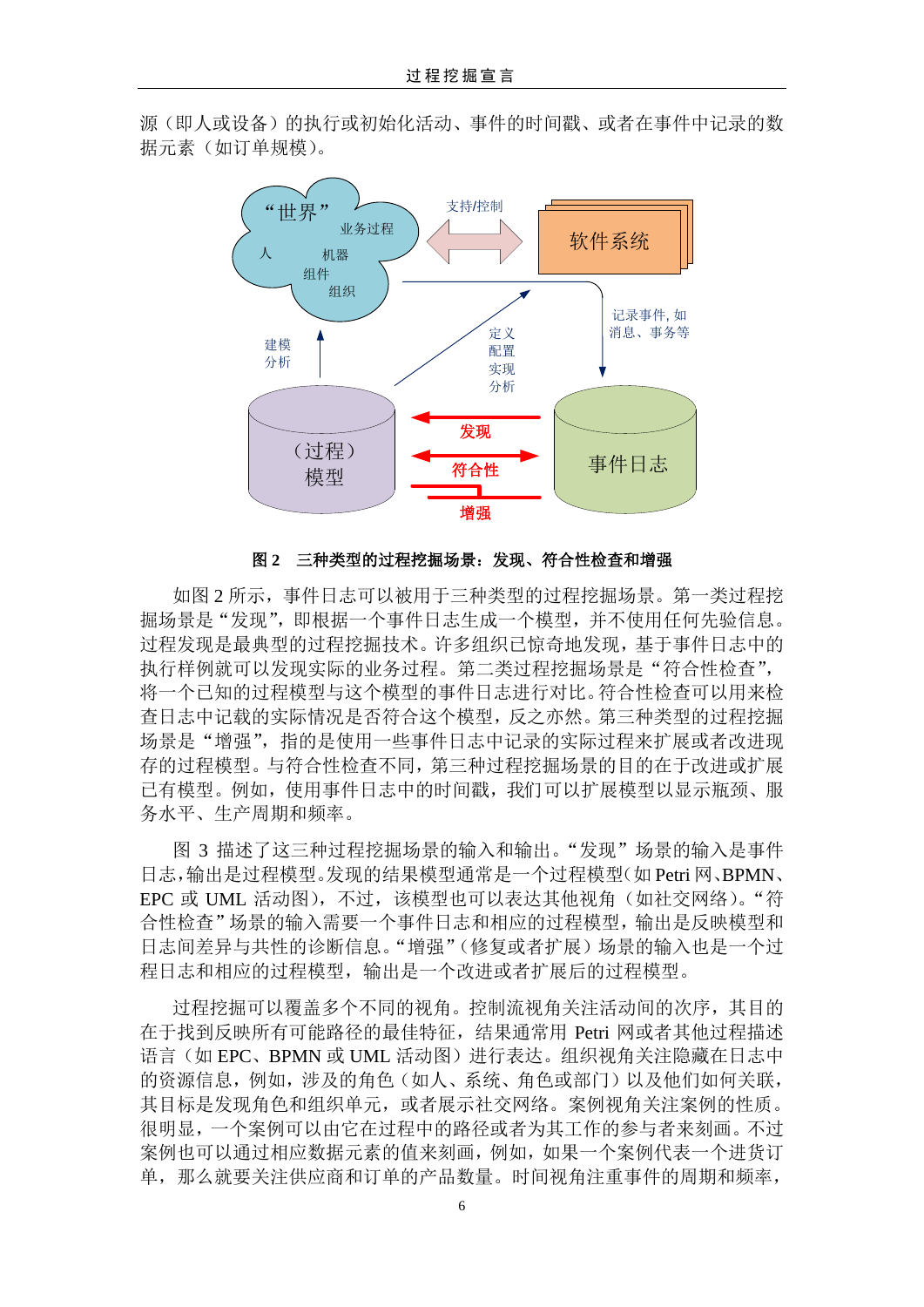如果事件带有时间戳,就有可能发现瓶颈、度量服务水平、监视资源的使用、预 测运行案例的剩余处理时间。



图 **3**:三种基本过程挖掘类型的输入和输出:发现、符合性检查和增强

关于过程挖掘有一些普遍存在的错误认识。比如,一些制造商、分析师和研 究人员把过程挖掘的范围局限为一类特定的数据挖掘技术,仅能够用于离线分析 的过程发现。事实上并非如此,因此我们重点强调如下三个方面。

- 过程挖掘不仅仅局限于控制流发现。从事件日志中发现过程模型激发了实 干家和学者们的想象力。所以,控制流发现经常被认为是过程挖掘中最令 人兴奋的部分。然而,过程挖掘不仅仅局限于控制流发现。一方面,发现 仅仅是三种基本过程挖掘场景(发现、符合性检查和增强)中的一种。另 一方面,其范围不仅局限于控制流方面,组织、案例和时间方面都扮演着 重要角色。
- 过程挖掘不仅仅是数据挖掘的一种特定类型。过程挖掘被看做是数据挖掘 和传统的模型驱动 BPM 中缺少的一环。绝大多数数据挖掘技术根本不是 以过程为中心的。从根本上支持并发语义的过程模型,同简单的数据挖掘 结构(如决策树和关联规则)不可同日而语,因此需要全然不同的表示和 算法。
- 过程挖掘不仅仅局限于离线分析。过程挖掘技术从历史事件数据中提取知 识。尽管使用历史数据,但是结果可以应用于运行案例中。例如,一个部 分完成的用户订单的完成时间可以借助发现的过程模型进行预测。

为定位过程挖掘,我们使用如图 4 所示的 BPM 生命周期。BPM 生命周期说 明了一个业务过程的 7 个阶段和对应的信息系统。(再)设计阶段创建一个新的 过程模型或者修改一个已经存在的过程模型。分析阶段对候选模型和其它可选模 型进行分析。(再)设计阶段后,模型在实现阶段得以实现,或者一个已存在的 系统在(重)配置阶段得以重新配置。在执行阶段,设计好的模型得以执行和监 测。此外,一些较小的调整可以不需要重新设计过程,而是直接在调整阶段进行 改动。在诊断阶段,被执行的过程得到分析,此阶段的输出可能会触发一次新的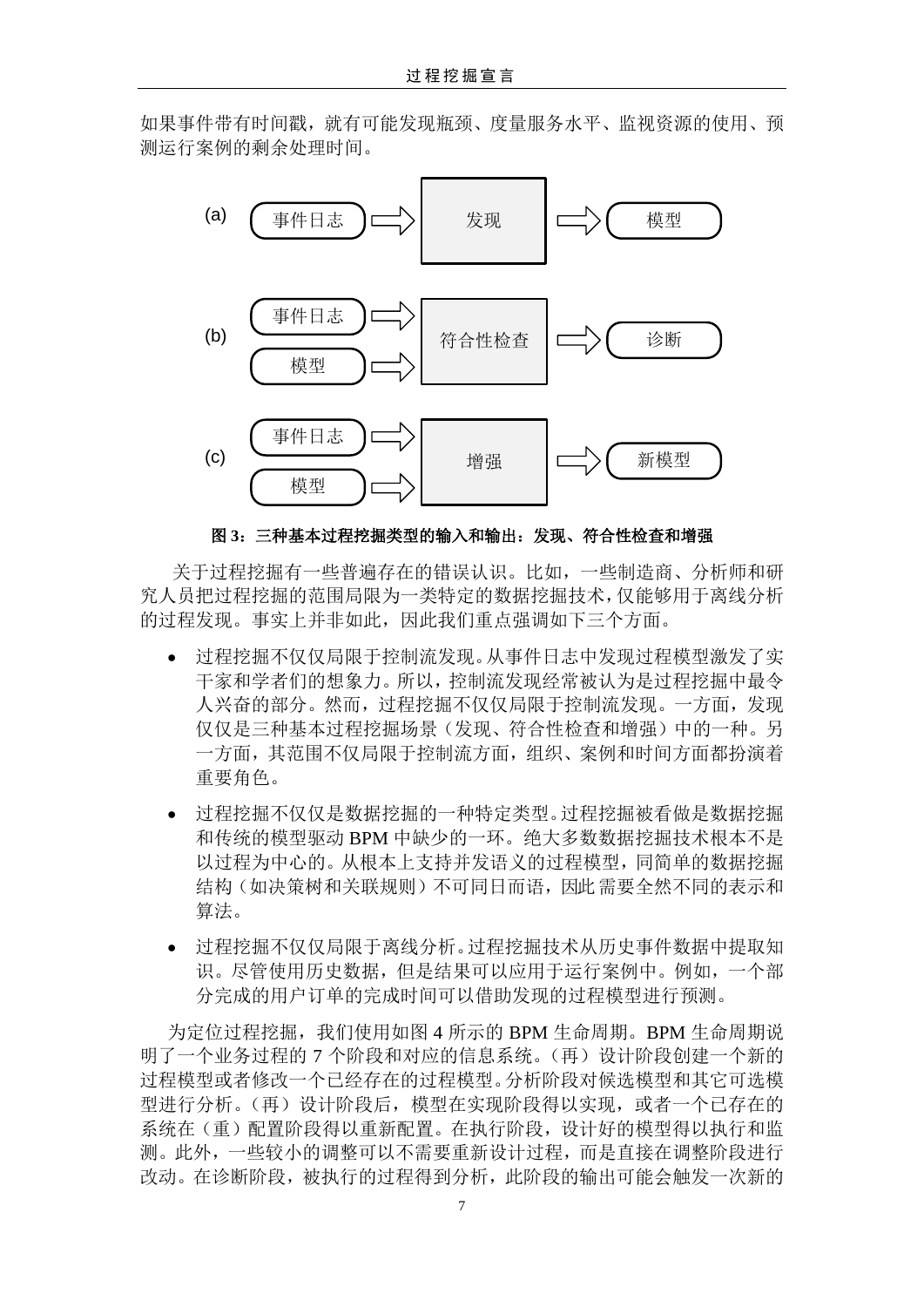(再)设计阶段。对于图 4 中所示的大多数阶段,过程挖掘都是一个很有价值的 工具。很显然,过程挖掘对诊断阶段最有帮助。然而,过程挖掘不仅仅局限在诊 断阶段。例如在执行阶段,过程挖掘技术可以被用于运作支持。依据历史信息得 到的模型可以做出预测和推荐,来影响运行中的案例。类似形式的决策支持可以 用来调整过程以及指导过程的(重)配置。



图 **4**:确定业务过程的各个阶段,以及对应信息系统的 **BPM** 生命周期;过程挖掘在各个阶 段都能发挥作用(实现阶段除外)。

图 4 给出了完整的 BPM 生命周期,图 5 则侧重具体的过程挖掘活动和制品。 图 5 描述了一个过程挖掘项目中包含的典型阶段。任何过程挖掘项目都开始于一 个计划和该计划的一个需求(阶段 0)。项目初始化后,事件数据、模型、目标 和问题需要从系统、领域专家和管理中获取(阶段 1)。这就要求理解可用数据 ("什么数据可以用于分析?"),也要求理解特定领域("什么是重要的问题?"), 并得到图 5 中所示的制品 (即历史数据、手工模型、目标和问题)。阶段 2 创建 控制流模型并将其与事件日志关联,在这里可以采用过程自动发现技术。发现的 过程模型可能已经为一些问题和触发重设计或调整动作提供了解决方法。此外, 可能会使用模型来过滤或者修改事件日志(如删除不常见的活动或异常案例,以 及插入丢失的事件)。有时需要投入很大精力来关联属于同一个过程实例的事件, 即事件与过程模型实例相关联。当过程已相对结构化时,控制流模型可能在阶段 3 中被扩展以集成其他视角(如数据、时间和资源)的信息。基于阶段 2 中建立 的事件日志与模型之间的关系,来扩展模型(例如,相关事件的时间戳可以用来 估计活动的等待时间)。这可能用来回答更多的问题和触发更多的行为。最终, 阶段 3 中构造的模型可能用于阶段 4 中的运作支持。从历史事件数据中提取的信 息与运行案例的信息相结合,可用来干预、预测和推荐。只有在过程足够稳定和 结构化时才能到达阶段 3 和阶段 4。

尽管支持图 5 中所示所有阶段的技术和工具目前都可以找到,但是过程挖掘 毕竟是一个相对年轻的领域,大多数现存的工具还不够成熟。此外,大多数用户 还不了解过程挖掘的潜能和限制。所以,本宣言为过程挖掘技术的用户以及有兴 趣发展过程挖掘技术的研究者和开发者,分门别类地说明了一些重要的指导原则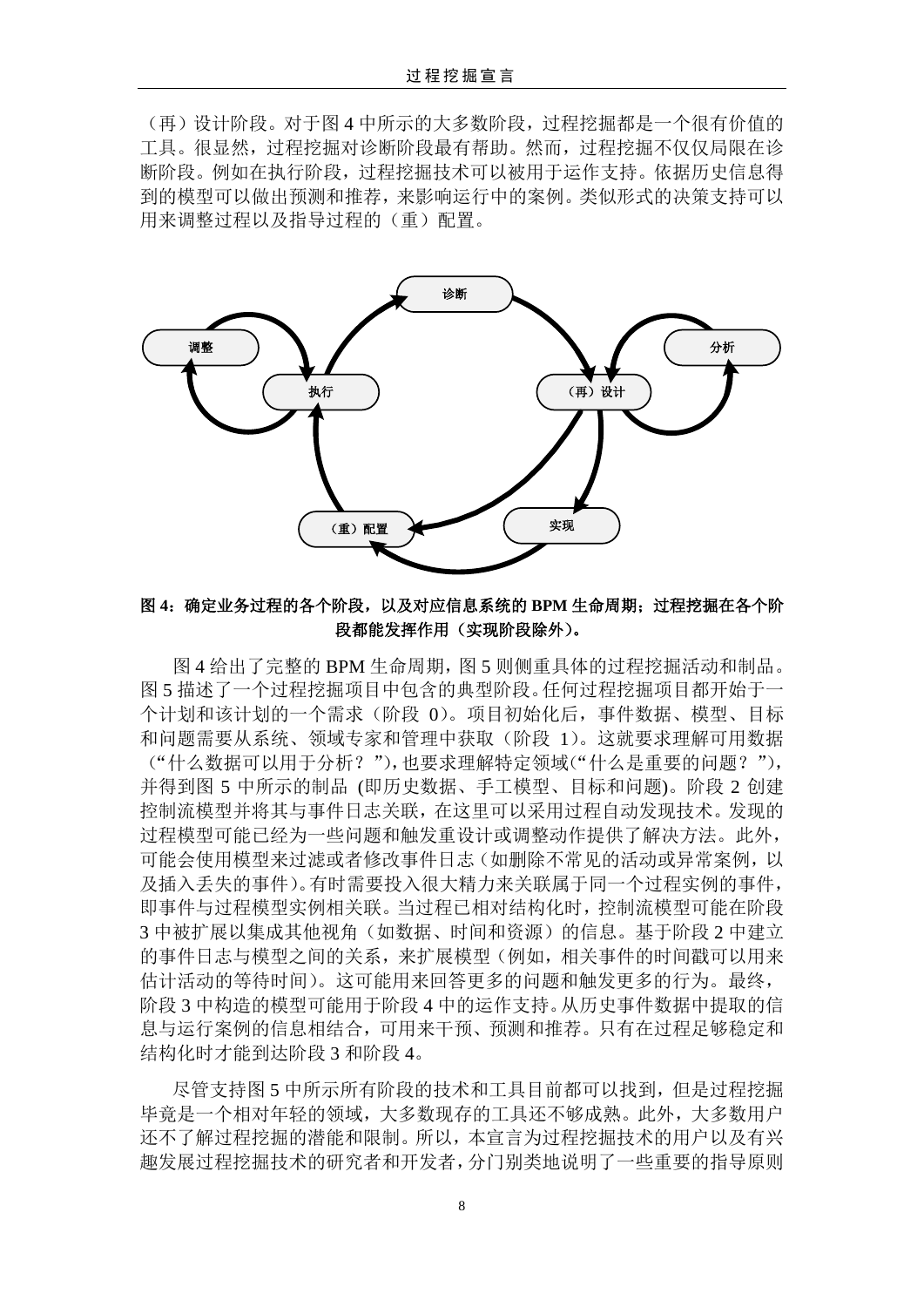(见第3节)和本领域当前面临的挑战(见第4节)。



## 图 **5**:模型生命周期描述了过程挖掘项目的 **5** 个阶段:计划与调整阶段(阶段 **0**),提取阶 段(阶段 **1**),创建控制流模型并与事件日志关联(阶段 **2**),创建集成过程模型(阶段 **3**), 提供运作支持(阶段 **4**)

## 3. 指导原则

与所有的新技术一样,过程挖掘在实际应用时会遇到一些常见的错误。为了 用户和分析师避免类似错误,我们列出以下六条指导原则。

## 3.1 指导原则 1: 事件数据应该被当做"头等公民"

任何过程挖掘活动的起点都是记录的事件,我们将事件的集合称作事件日 志,不过这不代表事件就一定要存储在专门的日志文件中。事件可能存储在数据 库表、消息日志、邮件档案、事务日志和其他数据源中。比存储格式更重要的是 存储日志的质量,过程挖掘结果的质量很大程度上取决于输入。所以事件日志在 支持过程分析的信息系统中应该被当作"头等公民"对待。不幸的是,事件日志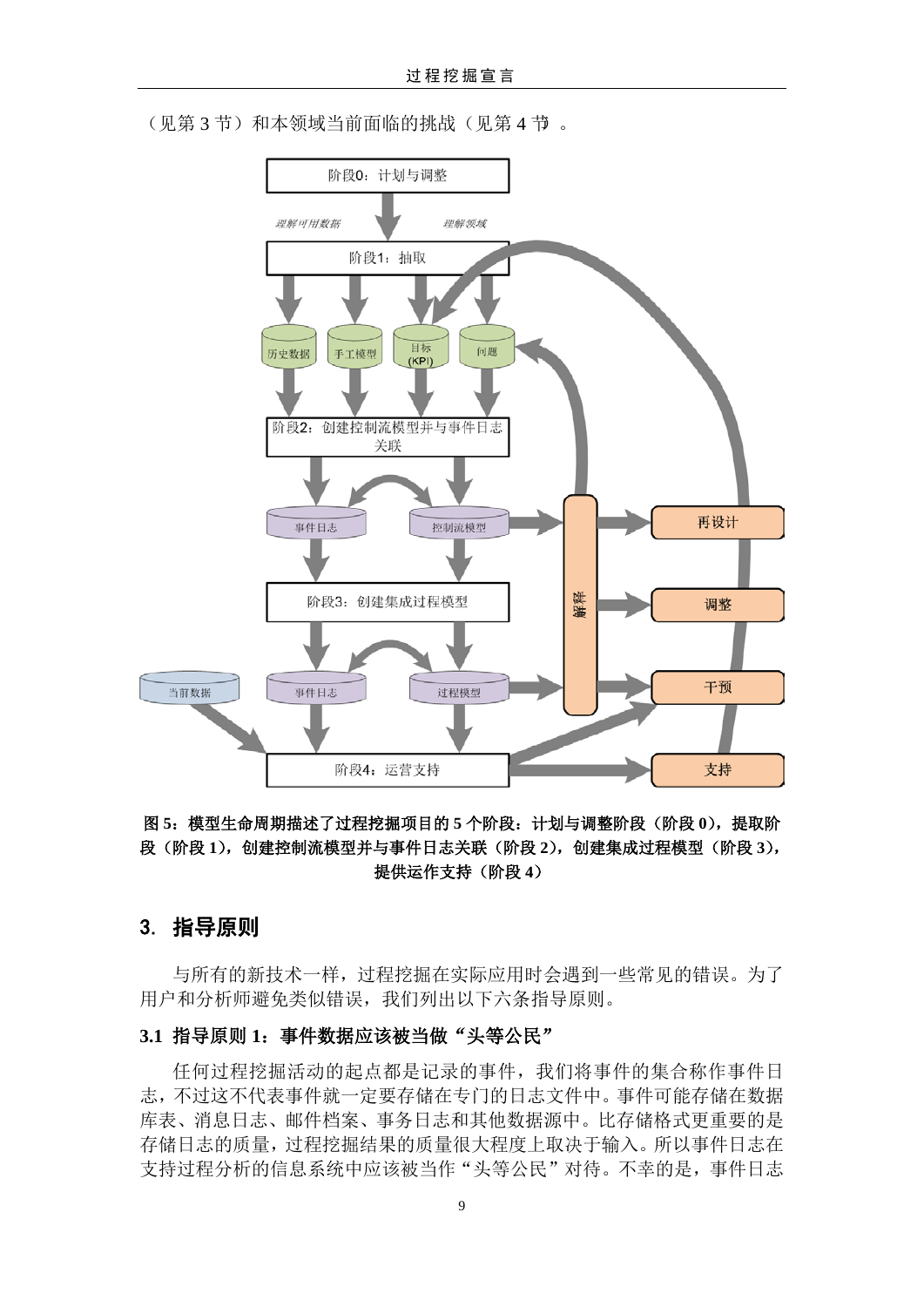经常仅仅被作为"副产品"用于调试或记录。例如,飞利浦卫生保健的医疗设备 会记录事件,仅仅是因为软件开发者在代码中插入了"打印语句"。尽管针对类 似语句有很多非正式的规范,但是提高事件日志的质量需要更加系统化的方法。 事件日志应该被当作信息系统中的头等公民对待,而不是二等公民。

评判事件数据的质量有几个准则。事件应该是值得信任的,即可以认为记录 的事件是真正发生过的并且事件属性是正确的。事件日志应该是完备的,即在给 定的范围内不应该有丢失的事件。任何记录的事件应该有定义良好的语义。此外, 在记录事件时出于隐私和安全的考虑,事件数据应该是安全的。例如,参与者应 该明晰记录事件的类型和其被使用的方式。

# 级别 |特征 \*\*\*\*\* 最高级别:事件日志质量非常好(即可信的和完备的),并且事件定义 良好。用自动、系统、可靠和安全的方式来记录事件。充分考虑隐私 和安全性。此外,记录的事件(及其属性)有清晰的语义。这就意味 着存在一个或多个本体,事件及其属性指向本体。 例如:BPM 系统的语义标注日志。 用系统、可靠的方式自动记录事件,即事件是可信和完备的。与运行 \*\*\*\* 在级别★★★的系统不同,显式支持过程实例(案例)和活动等概念。 例如:传统 BPM/工作流系统中的事件日志。 自动记录事件,但不遵循系统化的方法。与级别\*\*的日志不同,此级 \*\*\* 别有一定的保障使记录的事件和事实相符(即事件日志是可信的,却 不一定完备),例如一个 ERP 系统记录的事件。尽管事件需要从多张 表中提取,信息仍然可以被认为是正确的(例如,可以认为 ERP 记录 的付款记录是真实存在的,反之亦然)。 例如:ERP 系统中的表、CRM 系统的事件日志、通信系统中的交易 日志、高科技系统中的事件日志等。 自动记录事件, 即一些信息系统的"副产品"。覆盖性是变化的, 即没  $\star\star$ 有系统化的方法来判断哪些事件得以记录。此外,某些业务活动可能 会不通过信息系统从而不记录事件,所以事件可能会丢失或者没有得 到正确记录。 例如:文档和产品管理系统的事件日志、嵌入式系统的错误日志、服 务工程师的工作单等。 最低级别:事件日志质量很差。记录的事件可能与事实不符,并且可  $\bullet$ 能会丢失事件。一般手工记录事件的事件日志会有这样的特点。 例如:组织内部路由的纸质文档流转记录、纸质病历卡等。

## 表 **1** 事件日志的成熟度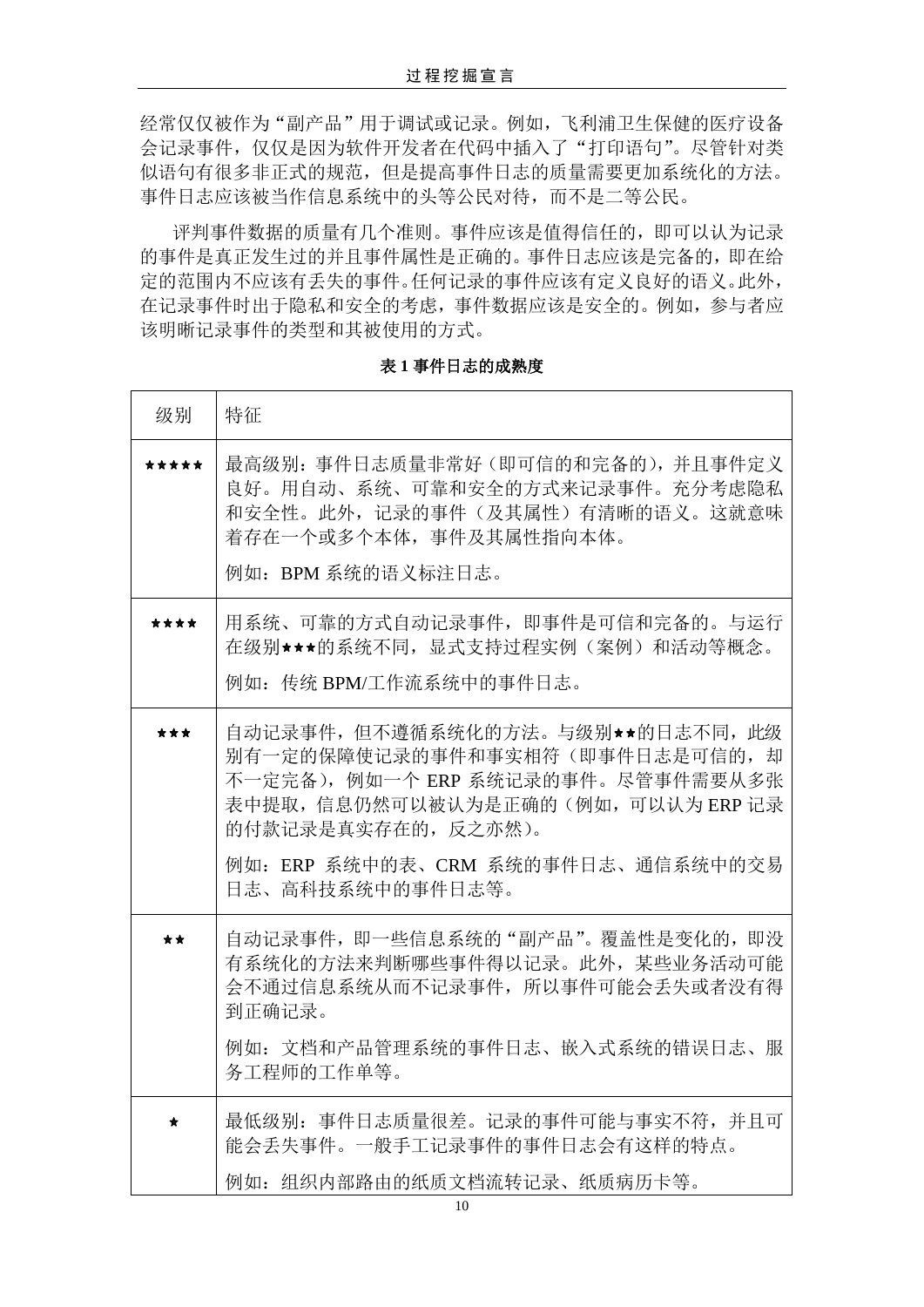表 1 定义了从最高(★★★★)到最低(★)五个级别的事件日志成熟度。例 如,飞利浦卫生保健的事件日志处于级别★★★,即事件被自动记录并且记录的行 为符合事实,不过没有用系统化的方法来为事件分配语义,并确保覆盖性处在一 个特定级别。过程挖掘技术可以应用于级别★★★★,级别★★★和级别★★★的日 志。原则上,过程挖掘技术可以应用于级别★★或级别★的过程日志。不过类似这 样日志的分析存在着明显问题并且结果不可信。事实上,将过程挖掘应用于级别 ★的日志没有太大意义。

为了更好的从过程挖掘中受益,组织应该着眼于尽可能高质量级别的事件日 志。

### **3.2** 指导原则 **2**:日志提取应该由问题驱动

如图 5 所示, 过程挖掘活动应该由问题驱动。如果问题不清晰, 提取有意义 的事件数据是非常困难的。如 SAP 这样的 ERP 系统, 其数据库拥有数千张表, 没有具体问题就不知道哪些表与数据提取相关。

如图 1 所示的过程模型描述了一种特定类型案例(即过程实例)的生命周期。 所以,在应用任何过程挖掘技术前,应该选择要分析的案例类型。这个选择应该 由需要回答的问题驱动,且并且绝非轻而易举的事情。例如 考虑客户订单的处理, 每个客户订单可能包括多条订单项,因为客户可能在一个订单中订购了多个产 品。一个客户订单可能产生多次送货,一次送货可能指向多个订单的订单项。因 此,在订单和送货之间存在多对多的关系,一个订单和订单项之间存在一对多的 关系。给定一个包含与订单、订单项和送货相关事件数据的数据库,就可能发现 不同的过程模型。这样就可以以描述每个订单生命周期这一目的来提取数据,也 可能以发现每个订单项或每次送货的生命周期为目的来提取数据。

## **3.3** 指导原则 **3**:应该支持并发、选择和其他基本控制流结构

目前存在大量的过程建模语言(如 BPMN、EPC、Petri 网、BPEL 和 UML 活动图),一些语言提供了很多建模元素(如 BPMN 提供 50 多种不同的图形元 素),相比之下其他过程建模语言提供的建模元素则非常有限(如 Petri 网仅由三 种不同元素组成:库所、变迁和弧)。控制流描述是任何过程模型的基础,所有 主流语言都支持的基本控制流结构(也叫模式)是:顺序、并行路由(与分裂/ 合并)、 选择路由(异或分裂/合并)和循环。显然, 过程挖掘技术应该完整支 持上述模式。然而,一些挖掘技术不能处理并发,而仅仅支持马尔可夫链/变迁 系统。

图 6 展示了使用支持并发(没有'与分裂/合并')的过程挖掘技术的应用效 果。给定事件日志 L= {<A,B,C,D,E>, <A,B,D,C,E>, <A,C,B,D,E>, <A,C,D,B,E>, <A,D,B,C,E>, <A,D,C,B,E>}。L 包括从 A 起始, 结束于 E 的案例。活动 B、C、 D 在 A 和 E 之间以任意顺序发生。图 6(a)中的 BPMN 模型通过简洁的表现形式 表达了使用两个与门的基本过程。假设过程挖掘技术不支持'与分裂/合并',这 种情况下,图 6 中的另外两个 BPMN 模型成为候选。图 6(b)中的 BPMN 模型很 简洁,不过却允许过多的行为(例如案例<A, B, B, B, E>按照这个模型是可能出 现的,不过根据事件日志不可能出现)。图 6(c)中的 BPMN 模型符合 L 中的案例, 却显式硬编码了所有序列,因此不是该日志的一种简洁表现形式。这个例子说明 了对于拥有很多潜在并发活动的实际模型,结果模型非常欠拟合(即允许过多的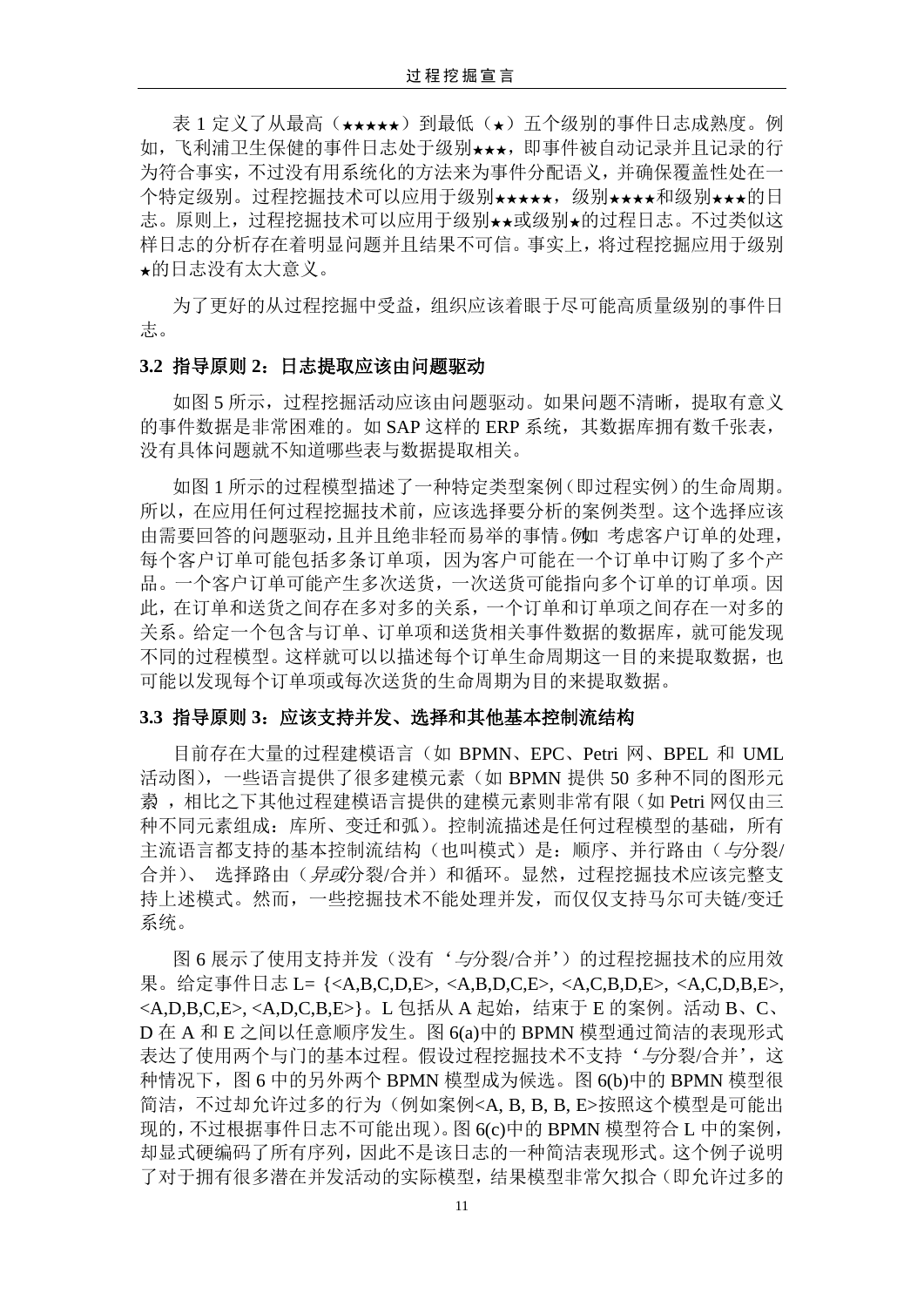行为),或者不支持并发时结果模型就会极端复杂。

正如图 6 表明,支持最基本的控制流模式是非常重要的。除了提到的基本模 型,支持或分裂/合并也非常重要,因为其提供了非排他性选择和部分同步的简 洁表示形式。



(c) B、C、D可以任意次序执行,但为建模所有观察到的序列,活动需要被重复

图 **6**:举例说明当并发(即与分裂**/**合并)不能直接表达时的问题。在这个例子中,只有三 个活动 B、C、D 是并发的, 想象一下当有 10 个并发活动时的结果过程模型(2<sup>10</sup> = 1024 种

状态和 **10**!**=3,628,800** 种可能的执行序列)

#### **3.4** 指导原则 **4**:事件应该与模型元素相关

第 2 节说明了过程挖掘被局限于控制流发现是一种错误认识。如图 1 所示, 发现的过程模型可能覆盖多种视角(组织视角、时间视角、数据视角等),而且 发现只是图 3 中三种过程挖掘场景中的一种。另外两种过程挖掘场景(符合性检 查和增强)非常依赖于模型中元素和日志中事件之间的关系,这种关系可以被用 来在模型上"重播"事件日志。重播可以揭示事件日志和模型之间的差异,例如 日志中的一些事件相对模型而言不应存在。符合性检查技术量化这类差异并给予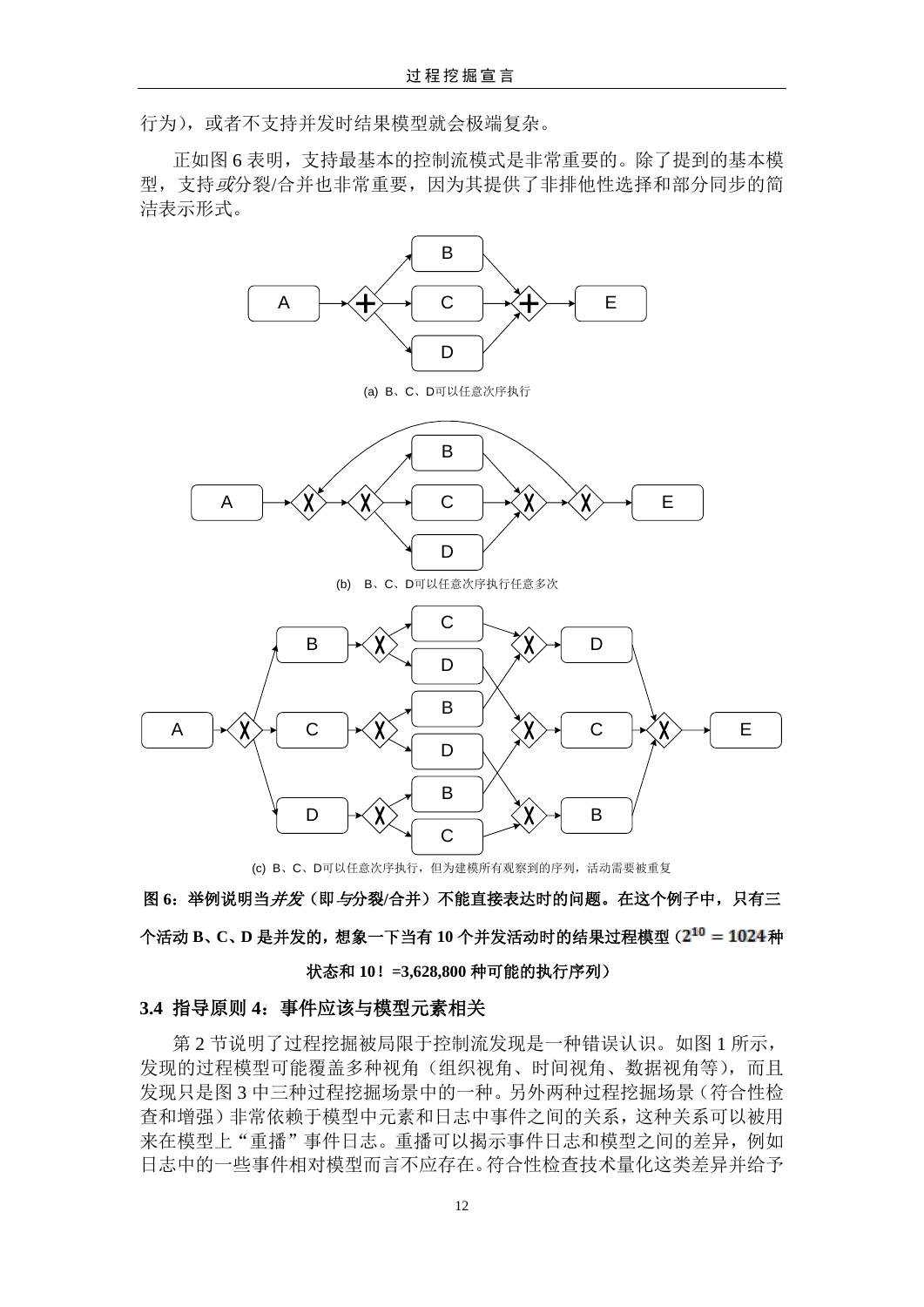诊断。事件日志中的时间戳可以用于在重播时分析时序行为,因果行为间的时间 差可以用来增加模型的预期等待时间。这些例子都表明了日志中事件和模型中元 素之间的关系可以作为不同类型分析的起点。

在一些情况下,建立这一关系可能并不容易。例如,一个事件可以指向两个 不同的活动,或者指向的活动并不清楚。为了合理解释过程挖掘的结果,需要消 除类似的模糊性。除了关联事件到活动的问题,还存在关联事件到过程实例的问 题,这通常被称作事件关联。

## **3.5** 指导原则 **5**:模型应该被看作对现实的有针对性的抽象

从事件数据中得到的模型提供了现实的抽象视图,这样一个视图应该是为了 某一目标而对事件日志中获取的行为所进行的抽象,即这种抽象是为了某一目标 而存在的。给定一个事件日志,可能存在多个有用的视图。此外,不同参与者可 能需要不同的视图。事实上,从事件日志中发现的模型应该被看做地图(类似地 理的地图)。这个指导原则提供了更为深刻的见解,下面描述其中的两个。

首先,对某一特定的地域,统一的地图并不存在。根据不同的用法存在不同 的地图:道路地图、登山地图、骑车地图等。所有的这些地图都是在描述同一个 现实世界,只是视角不同,认为存在完美的、普适的地图是很荒谬的。这同样适 用于过程模型:模型应该着眼于和特定类型用户相关的事情。发现的模型可以把 重点放在不用的方面(控制流、数据流、时间、资源、成本等),用不同的粒度 和精度表现它们。例如,一位经理可能想要查看关于成本的粗略非正式的过程模 型,然而一位过程分析师可能想要查看详细的关于流程偏差的过程模型。同样要 注意不同参与者可能想要查看一个过程的不同层次:决策层次(有长期效应,并 且基于长期积累的聚类事件数据的决策)、战略层次(有中期效应且基于近期数 据的决策)和运作层次(有即时效果,基于与运行案例相关的事件数据的决策)。

其次,采用制图学的思想,有助于制作易于理解的地图。例如,道路地图抽 象掉了不是很重要的道路和城市,不重要的事物要么是被忽略要么就被动态并入 到聚集形状中(例如街道和郊区被并入城市中)。制图者不仅省略不相关的细节, 还要使用颜色来突出重要特征。此外,图形元素有特定的尺寸来表明它们的重要 性(例如线条粗细和点大小的变化)。地理地图对 x 轴和 y 轴也有清楚的解释(比 如上北下南、左西右东),即地图不是任意布局的,它的元素的坐标是有意义的。 所有这些都和主流的过程模型形成了鲜明的对比,过程模型并不使用颜色、尺寸 和位置特征使模型更易理解。然而,制图学的想法可以很容易地被结合到发现过 程地图的构造中。例如,活动的尺寸可以用来反映活动的频率,或者其他表明重 要性(例如成本和资源使用)的性质,一条弧的宽度可以反映对应因果依赖的重 要性, 弧的颜色可以用来突出瓶颈。

上述观察表明,选择正确的表达形式并且根据不同的参与者做出相应调整是 非常重要的。这对向最终用户可视化的呈现结果,以及指导发现算法构造合适的 模型也是非常重要的(见挑战 5)。

## 3.6 指导原则 6: 过程挖掘应该是一个持续的过程

过程挖掘有助于提供直接与事件数据相连的有意义的地图,历史事件数据和 当前数据都可以投影到这样的模型上。此外,过程在被分析的同时也会发生改变。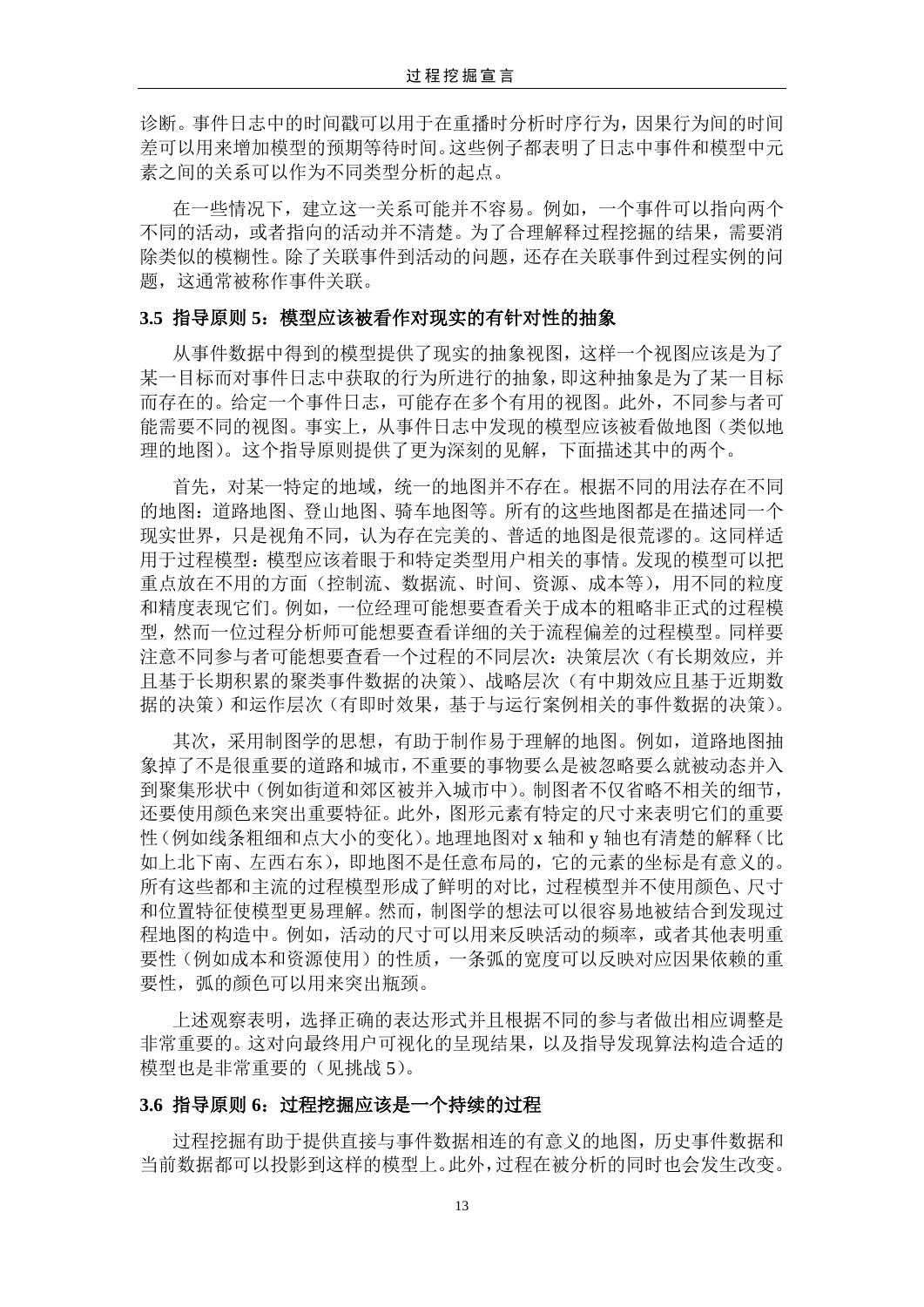考虑到过程的动态本质,不建议将过程挖掘看作是事后的一次性的活动。我们的 目标不应该是创建一个一成不变的模型,而应为过程模型注入活力,从而激励用 户和分析者在日常工作中经常查看它们。

可以把这一方面与使用地理标记的应用程序进行对比。有数千个应用程序使 用 Google 地图(例如一些应用程序将有关交通状况、房地产、快餐店或者电影 放映的信息投影到一幅选中地图上)。人们可以流畅的放大和缩小这些地图,并 且和地图进行交互(例如,堵车的情况投影到了地图上,用户可以选择某一特定 问题查看具体信息)。可以基于实时事件数据构造过程挖掘。借用地图中的概念, 我们可以认为一个事件拥有 GPS 坐标,这些坐标可以实时投影到地图上。类似 于汽车导航系统,过程挖掘工具可以通过以下几种方式帮助最终用户:(a)对过 程的导航,(b)将动态信息投影到过程地图中(例如,在业务流程中显示"堵车" 情况),(c)对运行案例进行预测(例如,估计延迟案例的"到达时间")。这些 例子表明不充分的使用过程模型将是非常令人遗憾的事情。所以,过程挖掘应该 被看作是一个持续的过程,根据不同的时间尺度(分钟、小时、天、周和月)提 供可实施的信息。

## 4.挑战

过程挖掘是现代组织用来管理运作过程的一种重要工具。一方面,事件数据 规模以惊人的速度增长;另一方面,过程和信息需要进行对齐,以满足与符合性、 效率和用户服务相关的需求。以上这些都表明过程挖掘仍然是一门新兴学科。除 了适用性(见上面第 3 节), 过程挖掘还面临一些需要解决的重大挑战。下面, 我们将列出其中一部分挑战。显然,这个列表并不能列举全部的挑战,因为随着 时间的推移,过程挖掘的发展将导致新挑战的产生,以及现存挑战的消失。

#### **4.1** 挑战 **1**:发现、合并和清洗事件数据

目前,抽取适合过程挖掘的事件数据仍然需要花费相当大的精力。一般来讲, 有几个需要克服的障碍:

- 数据可能分布在多个数据源上。这类信息需要合并,当不同标识符被应用在 不同数据源中时将出现问题。例如,一个系统用名字和生日来标识一个人, 而另一个系统却使用这个人的社会保险号来标识。
- 事件数据往往"以对象为中心",而不是"以过程为中心"。例如,独立产品、 集装箱和容器可能使用 RFID 标签,并且被记录的事件会指向这些标签。但 是,为了监控一个特定客户订单,这类以对象为中心的事件需要被合并和预 处理。
- 事件数据可能是不完备的。一个普遍的问题是事件不会显式指向过程实例。 通常,有可能推导出这个信息,但是这将花费相当多的精力。此外,有些事 件的时间信息有可能会丢失。为了能继续使用时间信息,只好人为添加时间 戳。
- 一个事件日志可能包含异常值,即异常行为,也被称为噪音。怎样定义异常 值?如何检测这些异常值?这些问题需要通过事件数据的清洗来解答。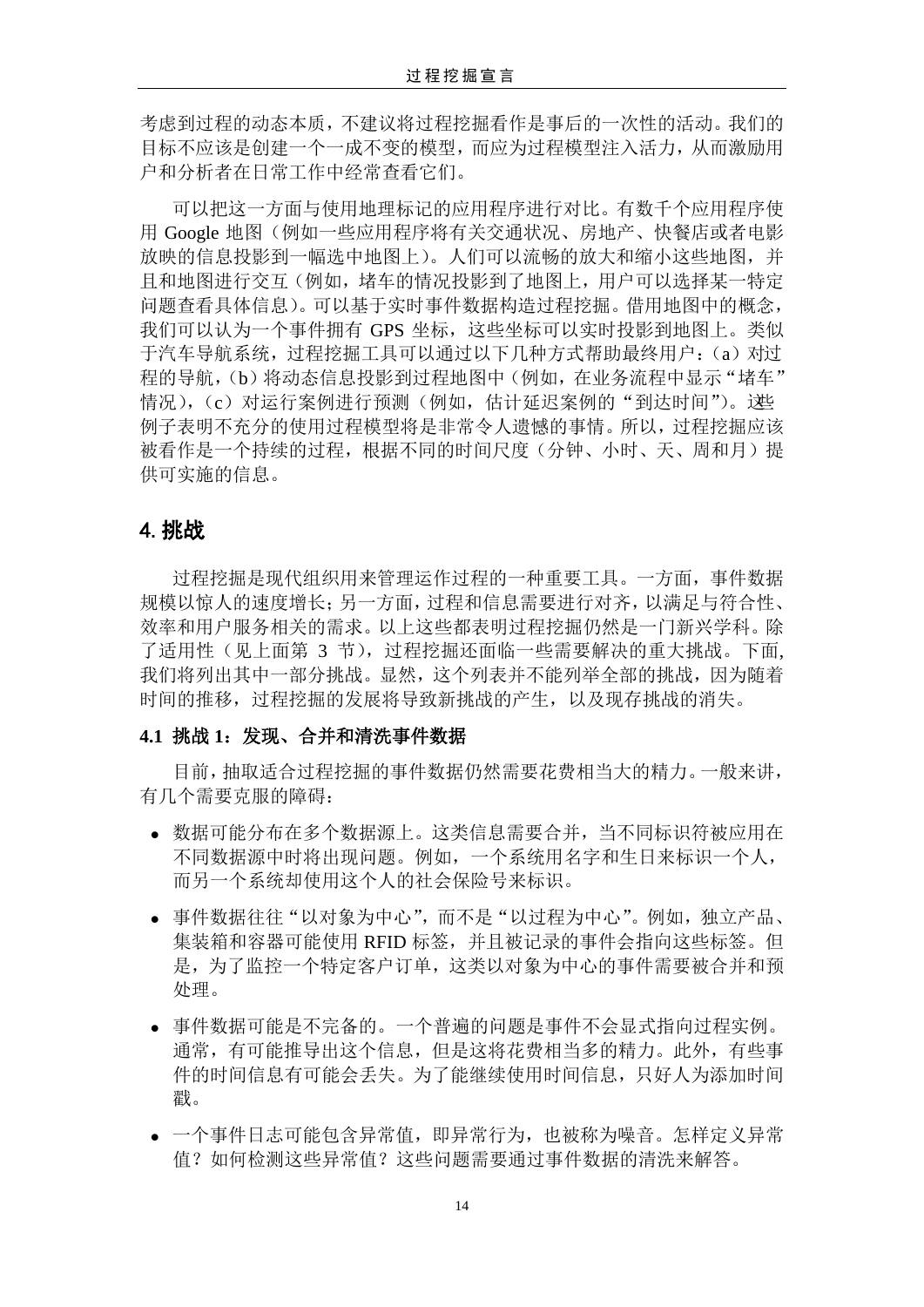- 日志会包括不同粒度级别的事件。在一个医疗信息系统的事件日志中,事件 可能是简单的验血,也可能是复杂的外科手术过程。此外,时间戳也有不同 粒度级别, 范围从精细的毫秒级别 (28-9-2011: h11m28s32ms342) 到粗糙 的日期信息级别(28-9-2011)。
- 事件发生在特定环境中(如天气、负载、一周的某一天等等)。环境可能用 来解释特定现象,比如,因为工作中或者假期会导致响应时间比平时长。为 了便于分析,将环境因素考虑在内是合适的。这意味着事件数据与环境数据 的合并。在分析中,当加入过多变量后产生的"维数灾难"会使得分析变得 非常棘手。

通常,需要比较好的工具和方法来处理上面的问题。此外,在前面提过,组 织要将事件日志视为头等公民,而不是某些副产品。目标是为了获得\*\*\*\*质 量级别的事件日志(见表 1)。利用数据仓库环境下学习到的经验,可以提高事 件日志的质量。例如,在数据载入的时候进行简单的检查,可以在很大程度上减 少错误事件数据的比例。

#### **4.2** 挑战 **2**:处理包含多种特征的复杂事件日志

各类事件日志的特征有着非常大的差异。有些事件日志特别大,以至于难以 处理,而有的事件日志特别小,以至于没有足够的可用数据来得出可信的结论。

在一些领域,记录的事件多到令人难以置信。因此,为了提高性能和可扩展 性需要做出额外的努力。例如,ASML 持续监控它的所有晶圆扫描仪,这些晶圆 扫描仪被许多组织使用(例如,三星电子和德州仪器)来生产芯片(大约 70% 的芯片是利用 ASML 的晶圆扫描仪生产的)。现存工具处理在这个领域收集的 PB 级数据时困难重重。除了记录的事件数量,还有其他特征,比如每个案例中的平 均事件个数、案例的相似性、不同事件的个数、不同路径的个数。考虑一个事件 日志 L1,它包含以下特征:1000 个案例,每个案例平均包含 10 个事件和很少 的变化(例如,多个案例走的路径相同或者相似)。事件日志 L2 仅仅包含 100 个案例,但是平均每个案例有 100 个事件,并且所有案例的路径都是不同的。显 然, L2 比 L1 更难分析, 尽管两个日志有相同的大小(约 10,000 个事件)。

由于事件日志只包含样例行为,它们不应该被假定为完备的。过程挖掘技术 需要通过"开放世界假设"来处理不完备性,所谓"开放世界假设"指的是:某 些事情没有发生并不意味着它不能发生。这给处理包含许多变化的小规模事件日 志带来了挑战。

正如前面提到的,一些日志包含抽象级别很低的事件。这些日志的规模倾向 于极大,并且利益相关者对单个的低级别事件几乎没有兴趣。所以,应该将低级 别事件聚集成高级别事件。例如,在分析一组特定病人的诊断和治疗过程时,可 能对医院实验室信息系统中单个病人的化验记录并不感兴趣。

在此情况下,组织需要用反复试验法来看一个事件日志是否适合过程挖掘。 因此,工具应该允许对给定的特定数据集进行快速的可行性测试。这样的测试会 指出潜在的性能问题,并且对非常不完备的日志或过于细节的日志给予警告。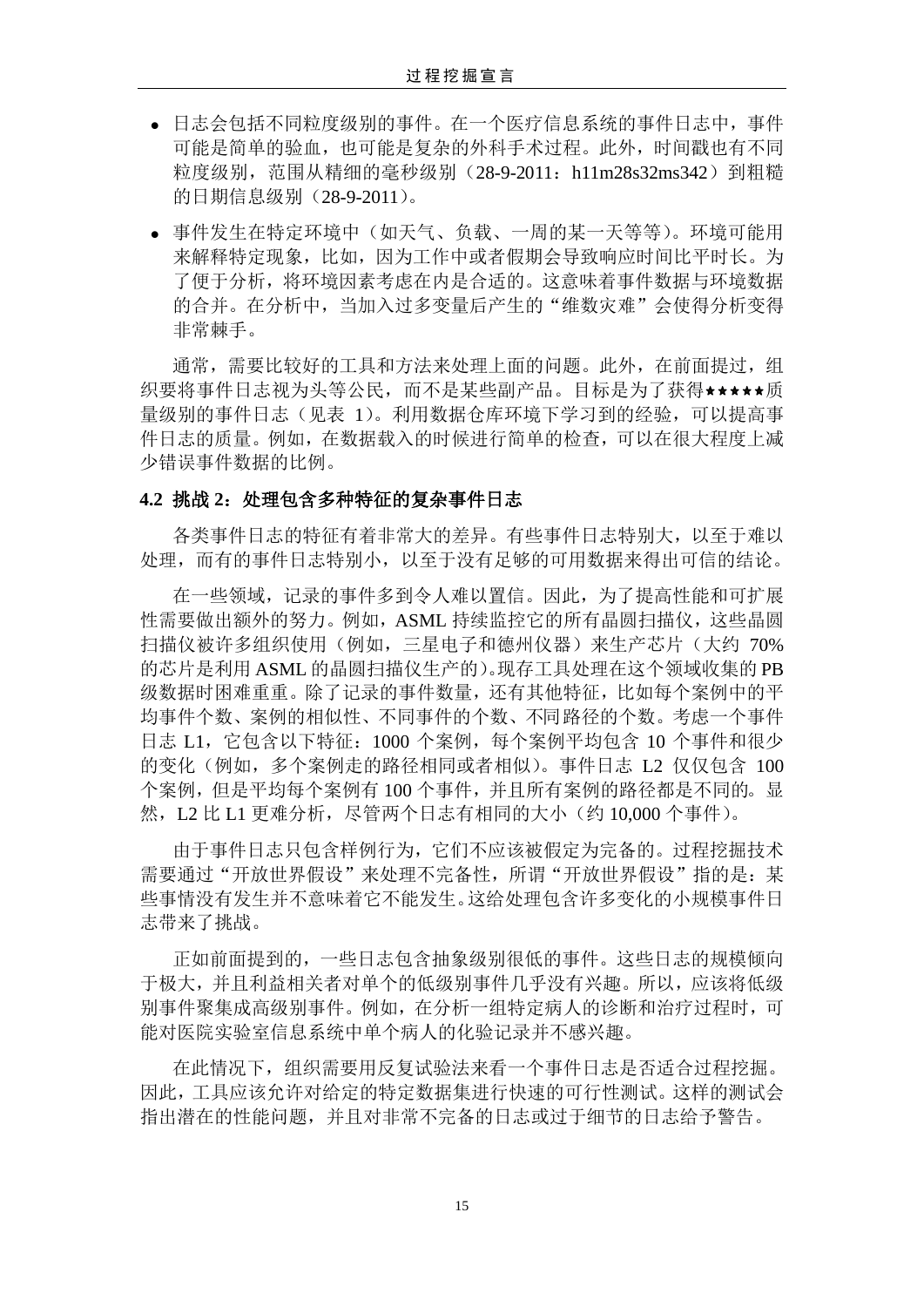#### **4.3** 挑战 **3**:构建广泛接受的基准

过程挖掘是一门新兴技术,这解释了为什么它仍然缺乏一个好的基准。尽管 有许多可用的过程发现技术,并且不同供应商提供了多种不同的产品,但是在这 些技术的质量方面还没有形成统一的标准。由于在功能和性能上存在着巨大的差 异,将不同的技术和工具进行比较仍然很困难。因此,由样本数据集和典型质量 指标组成的好基准仍然需要不断探索。

对于经典的数据挖掘技术,有许多好的基准可用,这些基准激励工具提供商 和研究人员不断改进各自技术的表现。在过程挖掘环境下,这就更富有挑战性。 例如,1969 年由 E. F. Codd 提出的关系模型很简单并且得到了普遍支持,只需要 花费很少的精力就可以将数据从一个数据库迁移到另一个数据库,并且不需要进 行额外解释。对于过程来说,目前尚不存在这样一个简单模型。被提出的用于过 程建模的标准要复杂的多,只有几个供应商准确地提供与这些概念集相对应的支 持工具。过程的复杂性也远远超过了表格数据。

然而,为过程挖掘构建广泛接受的基准是很重要的。一些早期工作已经开展, 例如,有多种用来度量过程挖掘结果质量的指标(拟合度、简洁度、精确度和泛 化度)。此外,一些事件日志也被广泛应用(参考[www.processmining.org](http://www.processmining.org/)),比如, 由过程挖掘工作组组织的第一届业务过程智能挑战赛(BPIC'11)所使用的事件 日志[\(http://dx.doi.org/10.4121/uuid:d9769f3d-0ab0-4fb8-803b-0d1120ffcf54\)](http://dx.doi.org/10.4121/uuid:d9769f3d-0ab0-4fb8-803b-0d1120ffcf54)。

一方面,应该有基于实际真实数据集的基准。另一方面,也有必要创建合成 数据集,用来捕捉特定特征。这样的合成数据集有助于开发特定的过程挖掘技术, 如针对不完备事件日志、有噪音的事件日志,或者特定的过程群体。

除了构建广泛接受的基准,也需要在某些判别过程挖掘结果的质量标准上达 成一致意见(也可见挑战 6)。此外,源于数据挖掘的交叉验证技术可被用来判 断结果的质量。考虑 k 折校验, 可以通过将事件日志分成 k 个部分, k-1 个部分 用于学习得到一个过程模型,符合性检查技术可以用剩余部分来判断结果的质 量。这个过程可以重复 k 次,这样从某种程度上提供了对模型质量的深层次认识。

#### **4.4** 挑战 **4**:处理概念漂移

概念漂移这个术语是指:过程在被分析的同时发生改变的情况。例如,在事 件日志的开始,两个活动可能是并发关系,但是不久以后,日志中这些活动变成 了顺序关系。过程可能周期性或者季节性的发生变化(例如,"在十二月份有更 多的需求"或者"在星期五下午有较少的可用员工"),或者随着环境改变(例如, "市场竞争越来越激烈")。这些变化影响了过程,这对于检测和分析它们极其重 要。一个过程中的概念漂移可以通过将事件日志分割成更小的日志,分析这些小 日志的"足迹"来发现。这种"细化"分析需要更多的事件数据。然而,只有少 数过程是处于稳定状态的,理解概念漂移对于过程管理来说才更加重要。当然, 为了充分分析概念漂移,需要开展新的研究和工具支持。

#### 4.5 挑战 5: 改进用于过程发现的表示方式

过程发现技术用一种特定语言(如 BPNM 或 Petri 网)描述结果模型。但是, 将结果的可视化和在实际发现过程中使用的表示形式分开是很重要的。选择一个 目标语言经常包含若干隐含的假设,它限制了探究空间:不能被目标语言表示的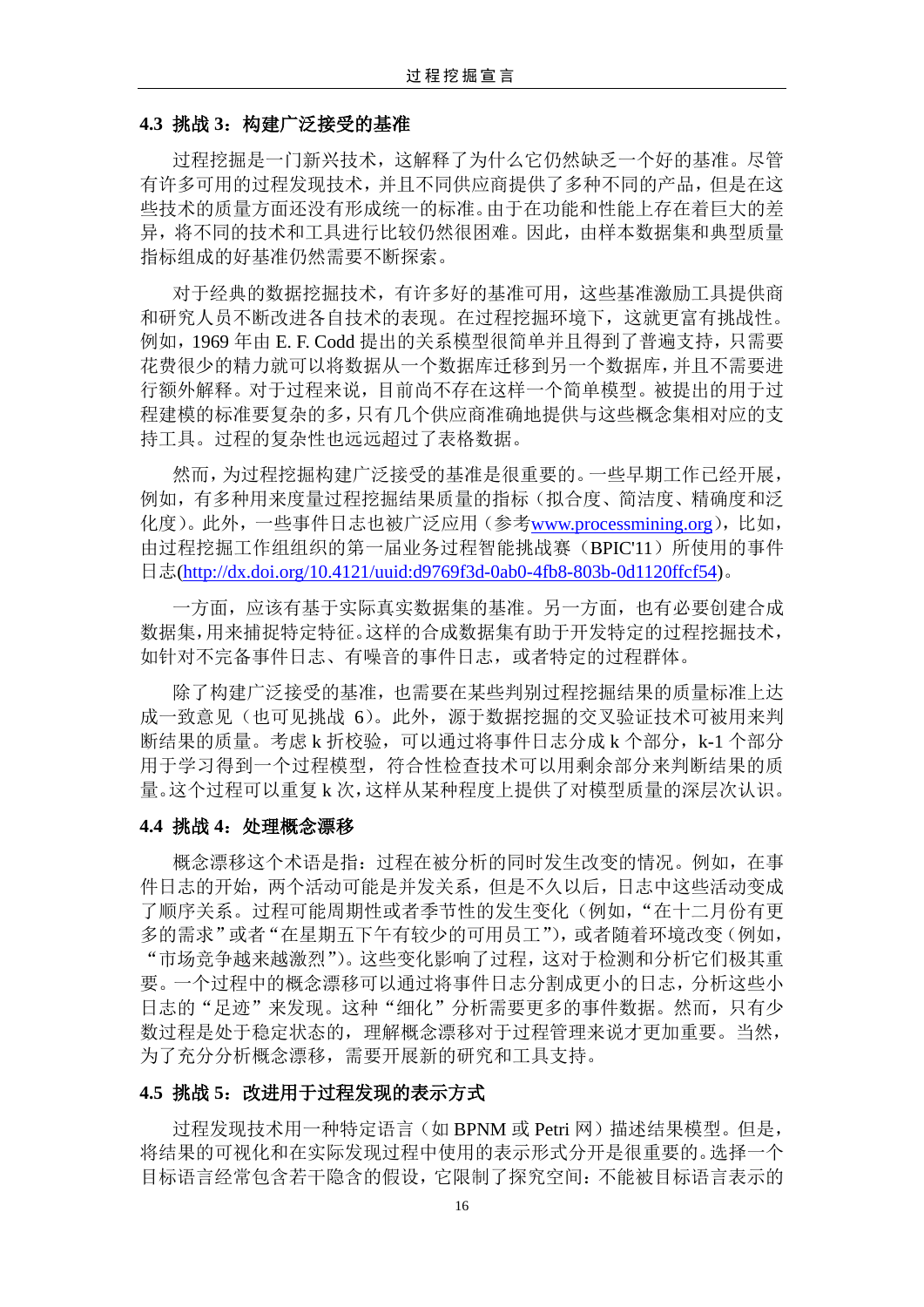过程不能被发现。这个在发现过程中使用的所谓的"表示方式"应该是一个独立 选择,并且不应该(只)被偏好的图形表示方式驱使。

考虑图 6 中的例子: 目标语言是否允许并发, 对发现模型的可视化和算法考 虑的模型类别都会产生影响。如果表示方式不允许并发(图 6(a)是不可能存在 的),也不允许多个活动有相同的标签(图 6(c)也是不可能存在的),那么只有如 图 6(b)所示的问题模型可能存在。这个例子说明选择一种更严谨和精细的表示方 式非常必要。

## 4.6 挑战 6: 权衡拟合度、简洁度、精确度和泛化度等质量标准

事件日志通常是不完备的,即只记录了一些样本行为。过程模型往往允许产 生指数级别甚至无穷数量的不同轨迹(循环存在时)。此外,一些轨迹可能比其 它的轨迹出现的频率低很多。因此,假设在事件日志中每个可能的轨迹都出现是 不现实的。将日志理所当然的认为是完备的,这种想法并不现实。考虑一个包括 10 个活动并行执行的过程和一个对应的包括 10,000 个案例信息的日志。包括 10 个并发活动的模型可能产生的所有交叉路径数量为 10! = 3,628,800。因此, 每个 交叉路径不可能都在日志中出现,因为案例(10,000)比潜在的轨迹(3,628,800) 要少得多。就算日志中有数以百万计的案例,所有可能的变化都存在也不太可能。 一个额外的复杂性在于一些可选路径的发生概率比其它路径小得多,这些发生概 率小的路径可能被认为是"噪声"。对于这种类型的噪声行为,不太可能建立一 个合理的模型。被发现模型需要对噪声进行抽象,最好用符合性检查检测出低概 率行为。

噪声和不完备性使得过程发现面临严峻的挑战。实际上,有四个互相竞争的 质量维度:(a)拟合度,(b)简洁度,(c)精确度,(d)泛化度。一个有好拟合度的模 型允许出现事件日志中记录的大部分行为。当日志中的所有轨迹都能够在模型中 被从头到尾的重放时,这个模型就有最好的拟合度。能解释日志中可见行为的最 简单模型就是最好的模型,这个原则被称为"奥卡姆剃刀"。单独使用拟合度和 简洁度不足以判断一个被发现过程模型的质量。例如,很容易构建一个可以重现 日志中所有轨迹的极端简单的 Petri 网("花儿模型"),其它事件日志也会指向同 一活动集合。类似的,只能产生事件日志中可见的那些行为的模型并不受欢迎。 因为日志中只包含了样本行为,有很多可能存在的轨迹在日志中并未记录。如果 一个模型不允许存在"更多的"行为,则它是精确的。很明显,"花儿模型"不 够精确,一个不精确的模型是"欠拟合"的。欠拟合是指模型对于日志中的样本 行为过于泛化(即模型允许产生与日志中可见行为非常不同的行为)。一个模型 应该允许泛化,而不应严格局限于日志中出现的行为。一个没有泛化的模型是"过 拟合"的。过拟合是指产生的模型只包含日志中可见的行为(即模型详细解释了 样本日志,但是同一过程产生的下一个样本日志可能产生完全不同的过程模型)。

权衡拟合度、简洁度、精确度和泛化度是一项很有挑战性的工作,这是大多 数较为强大的过程发现技术提供多种参数的原因。需要开发改良的算法,以更好 地平衡四个相互制约的质量维度。此外,使用的任何参数都应该容易被最终用户 理解。

#### **4.7** 挑战 **7**: 跨组织挖掘

传统上,过程挖掘应用于单一的组织内部。但是,随着服务技术、供应链集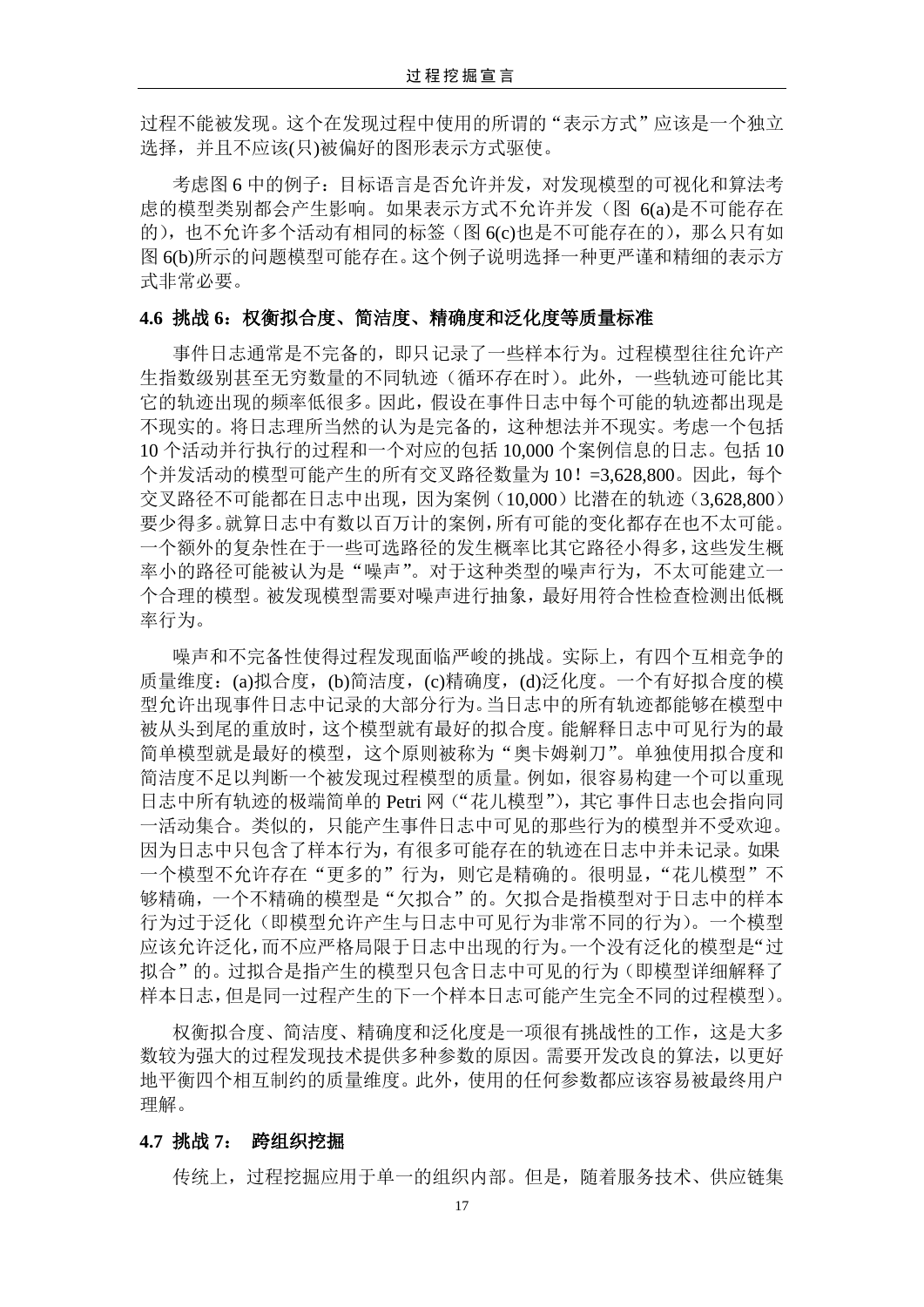成和云计算的普及,会遇到很多包含多组织的事件日志分析场景。原则上,对于 跨组织的过程挖掘来说,存在以下两种情况。

第一,我们可考虑不同组织共同工作,处理过程实例的协作环境。可以将这 样的跨组织过程视为"七巧板游戏",即整个过程被分割为多个部分,并且分布 于多个组织中,它们需要合作以成功完成整个案例,只分析其中一个参与组织的 事件日志是不够的。为了发现端到端的过程,不同组织的事件日志需要进行合并。 这并不是一项轻而易举的任务,因为事件需要跨越组织边界进行关联。

第二,我们也可考虑不同组织环境中执行相同的过程,同时分享经验、知识, 或者一个共同的架构。以 Salesforce.com 为例, 许多组织的销售过程被 Salesforce 管理和支持。一方面,这些组织共享一个底层架构(过程、数据库等);另一方 面,它们没有被强制遵守一个严格的过程模型,因为系统可以被配置成支持同一 过程的多种变体。考虑另外一个例子,在任何城市中执行的基本过程(例如,建 筑许可证发放)。尽管一个国家的所有城市都需要支持相同的一系列基本过程, 但仍有可能存在不同。很明显,在不同组织中分析这种变化是很有意义的。这些 组织可以互相学习,服务提供商也可以提升他们的服务,并且基于跨组织过程挖 掘的成果提供增值服务。

需要为两种类型的跨组织过程挖掘开发新的分析技术。这些技术也应该考虑 隐私和安全问题,组织间也许因为竞争或缺乏信任的原因而不想分享信息。因此, 开发隐私保持的过程挖掘技术是很有必要。

#### **4.8** 挑战 **8**:提供在线运作支持

最开始,过程挖掘的焦点是历史数据的分析。但是今天,许多数据源都是(接 近)实时更新的,当它们出现的时候,应该有充足的计算能力完成事件的分析。 因此,过程挖掘不应该限制为离线分析,也可以用来提供在线运作支持。可以确 定三种运作支持活动:检测、预测和推荐。当一个案例偏离预定义过程的时候, 可以被系统检测到并且由系统产生一个警告。通常,我们希望立刻产生这样的通 知(仍可影响到系统运行),而不是以离线的方式产生。历史数据可以用来构建 预测模型,这些模型被用来指导正在执行的过程实例。例如,可能预测出一个案 例的剩余处理时间。基于这样的预测,我们也可以构建一个能够建议特定行动的 推荐系统,以减少开销、缩短流程时间。以这样的在线执行方式应用过程挖掘技 术,对计算能力和数据质量方面提出了新的挑战。

#### **4.9** 挑战 **9**:融合过程挖掘与其它类型的分析技术

运作管理,特别是运筹学,是严重依赖于建模的管理科学的一个分支。这里 使用了各种数学模型,从线性规划和项目规划到排队模型、马尔科夫链和仿真。 数据挖掘被定义为"通过对数据集(通常是大数据集)所做的分析,来寻找未知 关系,以及用一种容易被数据所有者理解且有用的新型方式总结概括数据"。已 经开发了很多技术: 分类(如决策树学习)、回归分析、聚类(例如, k 均值聚 类)和模式发现(如关联规则学习)。

运作管理和数据挖掘两个领域都提供了有价值的分析技术,其中的挑战是将 这两个领域的分析技术与过程挖掘融合起来。以仿真为例,过程挖掘技术可基于 历史数据学习,得到一个仿真模型。随后,仿真模型可被用于提供运作支持。因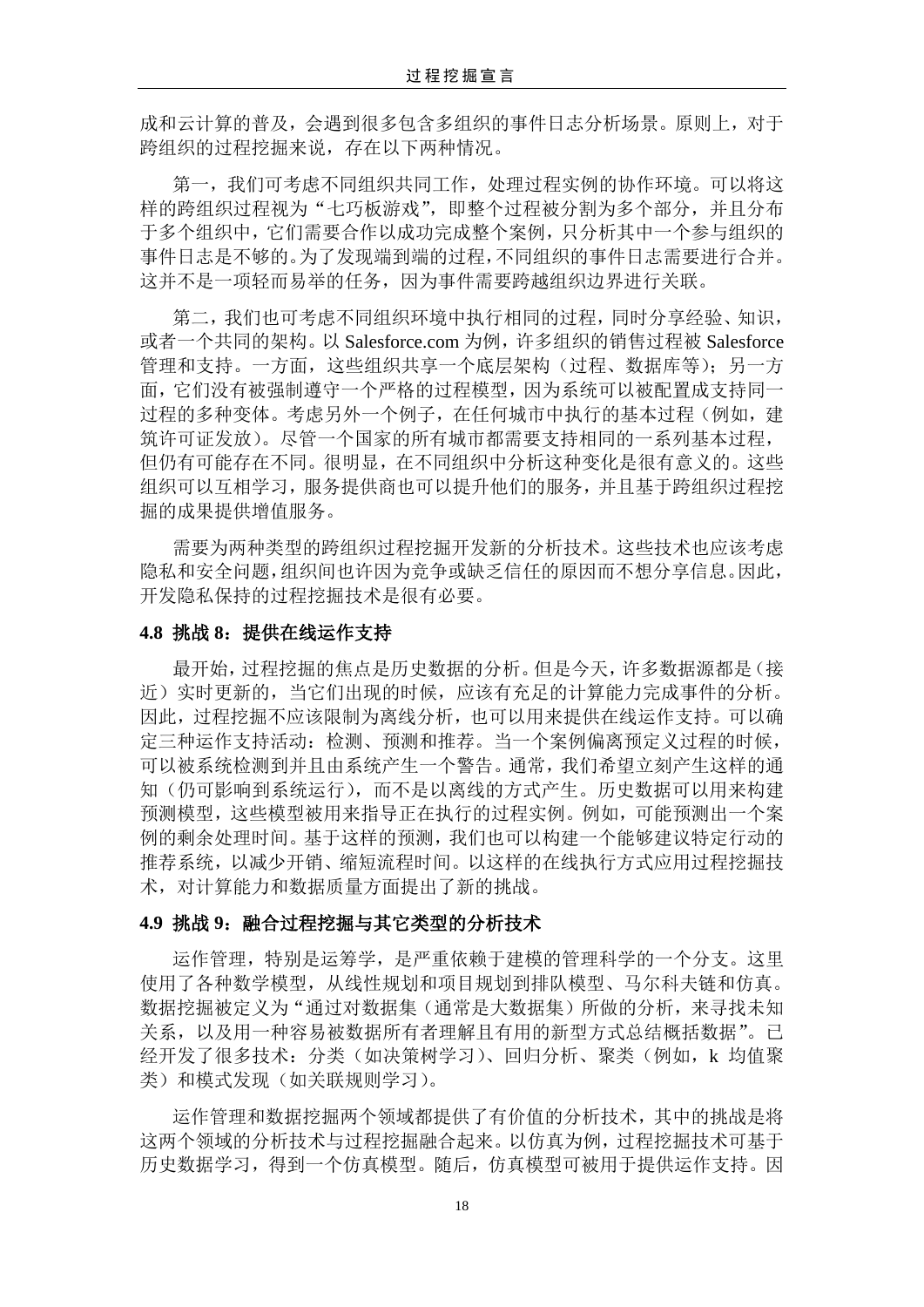为事件日志和模型间的紧密联系,模型可以被用于重放历史,也可以从当前状态 开始仿真,于是提供一个基于实时数据到达未来的"快进钮"。

类似的,将可视分析和过程挖掘结合起来也很有意义。可视分析将自动分析 与交互可视化结合起来,以更好的理解大型复杂数据集。可视分析开创了人类从 非结构化数据看到模式的惊人能力。通过结合自动化过程挖掘技术和交互式可视 分析,有可能从事件数据中得到更多深刻的见解。

## **4.10** 挑战 **10**:方便普通用户使用

过程挖掘的目标之一是创造"实时过程模型",即每天使用的过程模型,而 不是终止于某个归档的静态模型。新产生的事件数据可被用于发现涌现的行为, 事件数据和过程模型之间的联接允许将当前的状态和最近的活动投影到最新的 模型上。这样,最终用户可以每天都和过程挖掘的结果进行交互,这种交互非常 有价值,但是也需要直观的用户界面。这个挑战是:将复杂的过程挖掘算法隐藏 到可以自动设置参数并提供适当分析类型的、友好的用户界面之后。

## **4.11** 挑战 **11**:使普通用户易于理解

即使很容易产生过程挖掘结果,并不意味着结果是真正有用的。用户可能不 能理解输出的内容,也可能被误导到不正确的结论。为了避免这样的问题,结果 应该用一种适合的表示方式展示出来(也可见指导原则 5)。此外,结果的可信 性也应该总是被清楚的表达出来。事实上,现存的过程发现技术一般不会对拟合 度过低或者过高的结果提出警告,它们总是显示一个模型,即使有时很明显由于 数据量过小而无法得到任何可信的结论。

## 5.结语

IEEE 过程挖掘工作小组的目标是:(a)推动过程挖掘的应用;(b) 指导软件开 发者、咨询顾问、业务经理和最终用户恰当使用最新技术;(c)激励过程挖掘方 面的研究。这个宣言阐述了工作小组的主要原则和目的。在引入了过程挖掘的主 题后, 宣言列出了一些指导原则(第3节)和挑战(第4节)。指导原则可被用 来避免明显的错误,列出一系列挑战的目的是指导研究和开发工作,这两者都是 为了提高过程挖掘的成熟度。

最后,对其中的一些词汇进行说明。下面的术语被应用于过程挖掘空间:工 作流挖掘、(业务)过程挖掘、自动(业务)过程发现和(业务)过程智能。不 同组织往往会对这些概念使用不同的术语。例如,Gartner 公司正在推销术语"自 动业务过程发现(ABPD)", Software AG 公司使用术语"过程智能"指代他们 的控制平台。术语"工作流挖掘"看起来似乎不是特别合适,因为工作流模型的 建立仅仅是过程挖掘的许多可能应用之一。类似的,短语"业务"的增加缩小了 过程挖掘应用的范围。有许多过程挖掘应用(例如,高技术系统的使用分析或者 网站分析)在增加了这个短语的时候变得不是很适合。尽管过程发现是过程挖掘 领域的一个重要部分,它仅仅是许多用例中的一个。符合性检查、预测、组织挖 掘、社会网分析等,是过程发现以外的其它扩展用例。

图 7 将刚才提到的几个术语关联起来。为支持决策制定提供可执行信息当做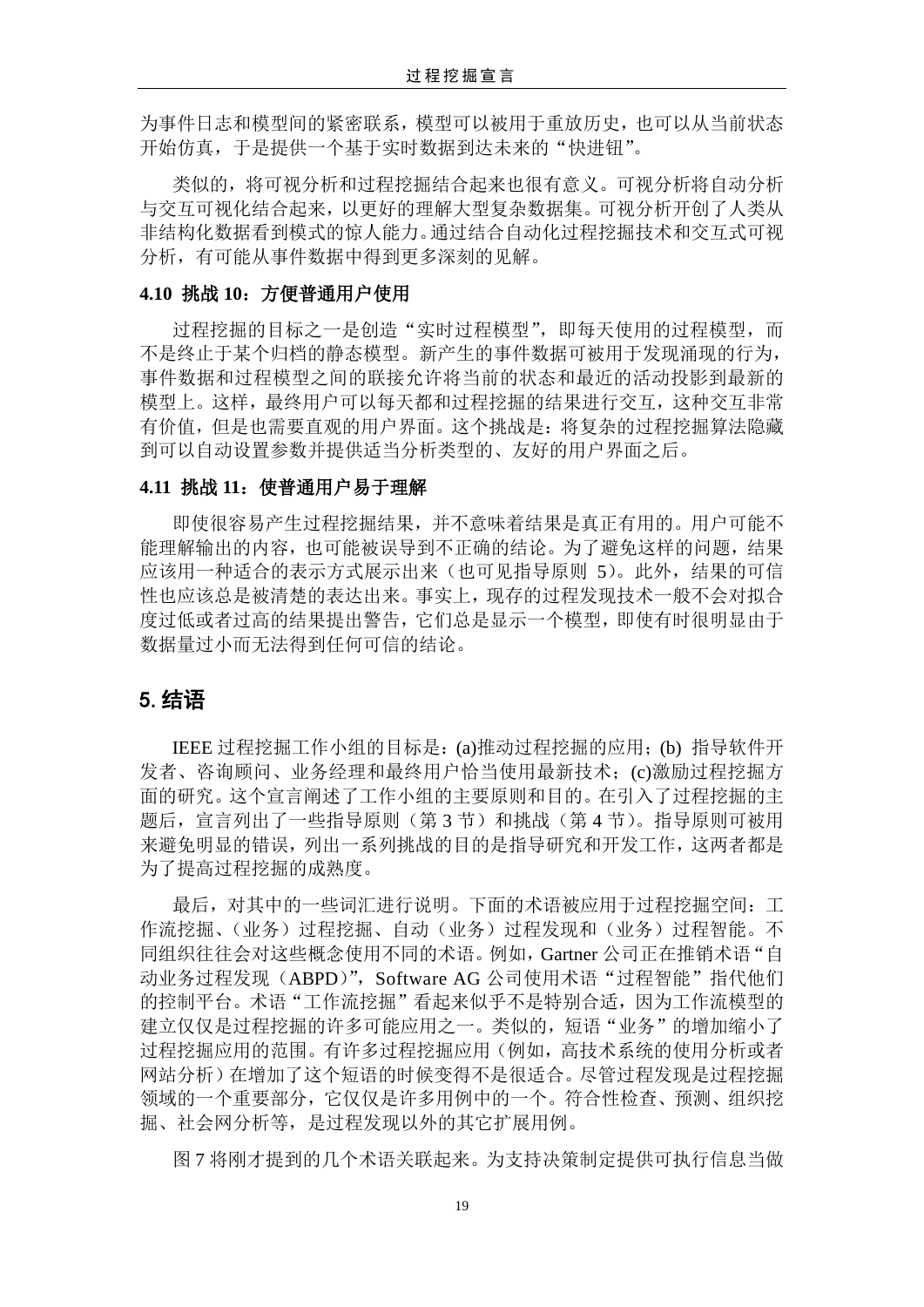目标的所有技术和方法,都可以放置于商务智能(BI)这把大伞之下。(业务)过 程智能可被看作是商务智能(BI)和业务过程管理(BPM)结合的产物,即商 务智能技术被用于分析和改进过程及其管理。过程挖掘可以被看成是以事件日志 为起点的过程智能的具体化。(自动业务)过程发现仅仅是过程挖掘的三个基本 场景之一。图 7 可能存在某种程度上的误导,让人们认为商务智能工具不提供本 文档所描述的过程挖掘功能。BI 这个术语经常被轻易的用到一个特定的工具或 方法上,仅覆盖了广义 BI 频谱的一小部分。

| 业务智能 |            |  |
|------|------------|--|
| 过程智能 |            |  |
|      | 过程挖掘       |  |
|      | (自动业务)过程发现 |  |
|      | 符合性检查      |  |
|      | 模型增强       |  |
|      |            |  |
|      |            |  |

#### 图 **7**:关联不同术语

使用这些可选的术语是有商业原因的,一些厂商可能想要强调一个特定的方 面(例如,发现或智能)。但是,为了避免混淆,最好使用本宣言中包含的术语 "过程挖掘"作为规范。

## 参考文献

1. W.M.P. van der Aalst. *Process Mining: Discovery, Conformance and Enhancement of Business Processes*. Springer-Verlag, Berlin, 2011.

## 词汇表

活动: 过程中一个良好定义的步骤。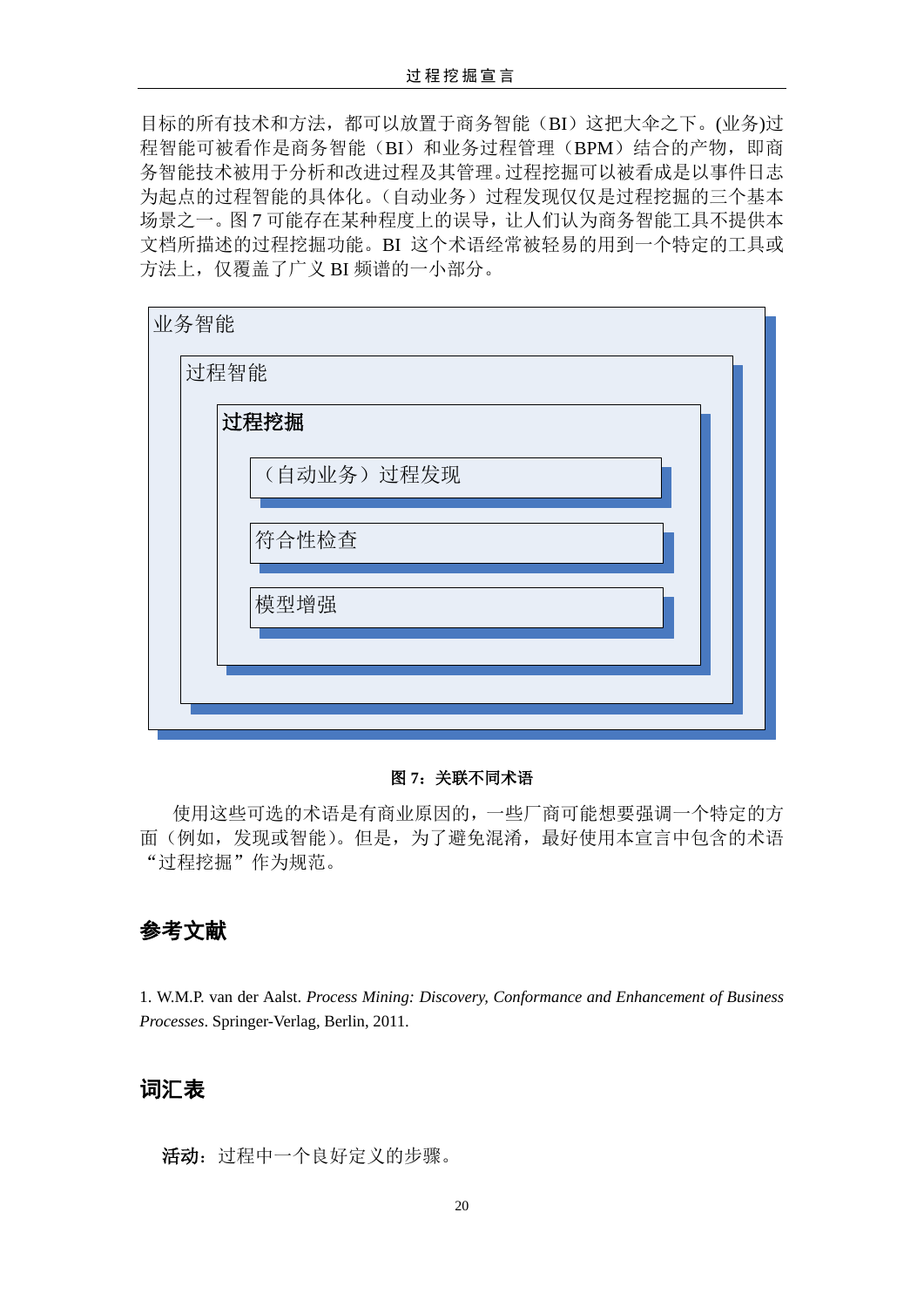自动业务流程发现:见过程发现。

商务智能 **(BI)**:使用数据来支持决策制定的工具和方法的广义集合。

业务过程智能:见过程智能。

业务过程管理(BPM): 将信息技术与管理科学中的知识进行结合, 应用到运 作业务过程中的学科。

案例: 见过程实例。

概念漂移:过程随着时间的变化而变化的现象。被观察的过程由于季节变化 或竞争增加,逐渐(或突然)产生变化,从而使分析复杂化。

符合性检查:分析日志中记录的现实,是否符合模型,反之亦然。目的是为 了检测差异性,并衡量其精确性。符合性检查是过程挖掘三个基本场景中的 一种。

跨组织过程挖掘:过程挖掘技术应用到来自不同组织的事件日志中。

数据挖掘: 分析(通常是大规模的)数据集来发现非预期的关系, 并且从新 的视角总结数据。

事件:在日志中记录的动作,例如特定过程实例中的一个活动的开始、完成 或取消。

事件日志:被用作过程挖掘的输入的一系列事件。事件不一定存储在一个单 独的日志文件中(例如,事件可能分散在不同的数据库表中)。

拟合度:一种衡量给出模型是否能允许事件日志中记录行为的方法。当日志 中所有的执行序列可以在一个模型从开始到结束重演时,这个模型有最高的 拟合度。

泛化:一种衡量模型是否能允许未见行为的方法。一个过拟合模型是不够泛 化的。

模型增强:三种过程挖掘场景中的一种。使用一些日志中提取出的信息来获 得扩展和改进一个过程模型。例如,检测时间戳时,通过重演过程模型中的 事件日志来发现瓶颈。

**MXML**:为了方便交换事件日志提出的基于 XML 的格式。目前,XES 替换 了 MXML 成为不依赖于工具的、新的事件日志格式。

运作支持:为了监控和影响运行过程实例,对事件数据进行在线分析。三种 运作支持活动:检测(如果观察的行为偏离模型行为,产生一个报警)、预测 (根据过去的行为预测未来的行为,如预测剩余处理时间)和推荐(建议合 适的行为来实现特定目标,如最小化成本)。

精确度:一种衡量模型是否允许特别偏离日志中可见行为的方法。一个低精 确度的模型是欠拟合的。

过程发现:过程挖掘三个基本场景中的一种。基于事件日志获得过程模型。 例如,α算法可以通过在一系列事件日志中识别过程模式,从而发现 Petri 网。